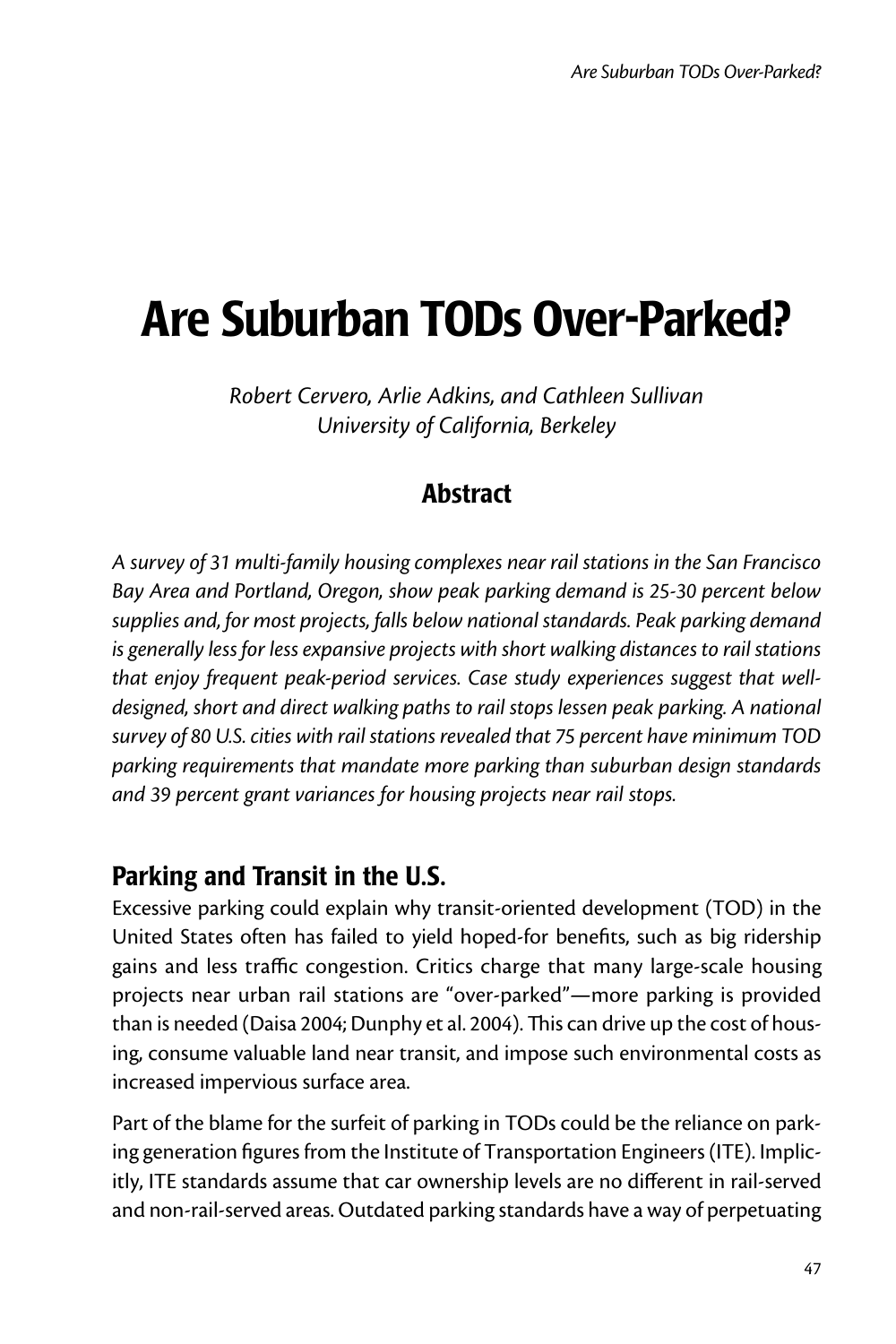themselves. A study of Southern California communities, for example, found the vast majority based their parking requirements on those of surrounding communities or ITE standards, and only 3 percent conducted their own parking studies (Willson 2000).

Research suggests neighborhoods designed according to TOD principles, including below-norm parking, are associated with lower car ownership rates (Dunphy 2004; Cervero et al. 2004; Renne 2009b), appreciably higher transit modal splits for commuting (Cervero 1994; Lund et al. 2006), and fewer vehicle trips per day (Cervero and Arrington 2008). In 2000, the number of AM peak vehicle trip ends per dwelling unit was measured at 0.17 for the Rosslyn-Ballston TOD corridor in Arlington County compared to an ITE average for similar housing of 0.54—a threefold differential (Cervero et al. 2004).

The full cost of excessive parking supplies is large (Shoup 2005). From the private consumer standpoint, mandatory parking codes (e.g., two off-street spaces per dwelling unit) unnecessarily drive up the price of housing (Poticha and Wood 2008). Podium, tuck-under parking, or underground parking spaces can add upwards of \$60,000 to the cost of housing in pricey markets such as the San Francisco Bay Area. Requiring more parking than is needed also deters central-city redevelopment, thus shifting growth to auto-oriented suburbs (Loukaitou-Sideris and Banjeree 2000; Hess and Lombardi 2004). From a larger societal standpoint, excess parking supplies impose such costs as inordinate land consumption (particularly in the case of surface lots); creation of more impervious surfaces that pollute streams and water supplies as well as raise temperatures (through heat-island effects); increased separation of buildings, which deters walking and encourages motorized travel; and the blemishing of natural landscapes.

Why might parking demand fall below parking supply for TOD housing projects? Part of the explanation is "self-selection"—for lifestyle reasons, including the desire to transit commute and reduce household expenditures on cars, people move into neighborhoods well-served by transit (Boarnet and Crane 2001). Using nested logit analysis, a recent San Francisco Bay Area study estimated that 40 percent of the increased odds of rail commuting among TOD residents are due to selfselection (Cervero 2007).

Why, then, do planners continue to use ITE parking generation numbers? One reason is that it is difficult to break away from standard practices in the transportation field, often for political reasons, such as a fear among businesses of insufficient customer parking and among residents that parking will spill into their neighbor-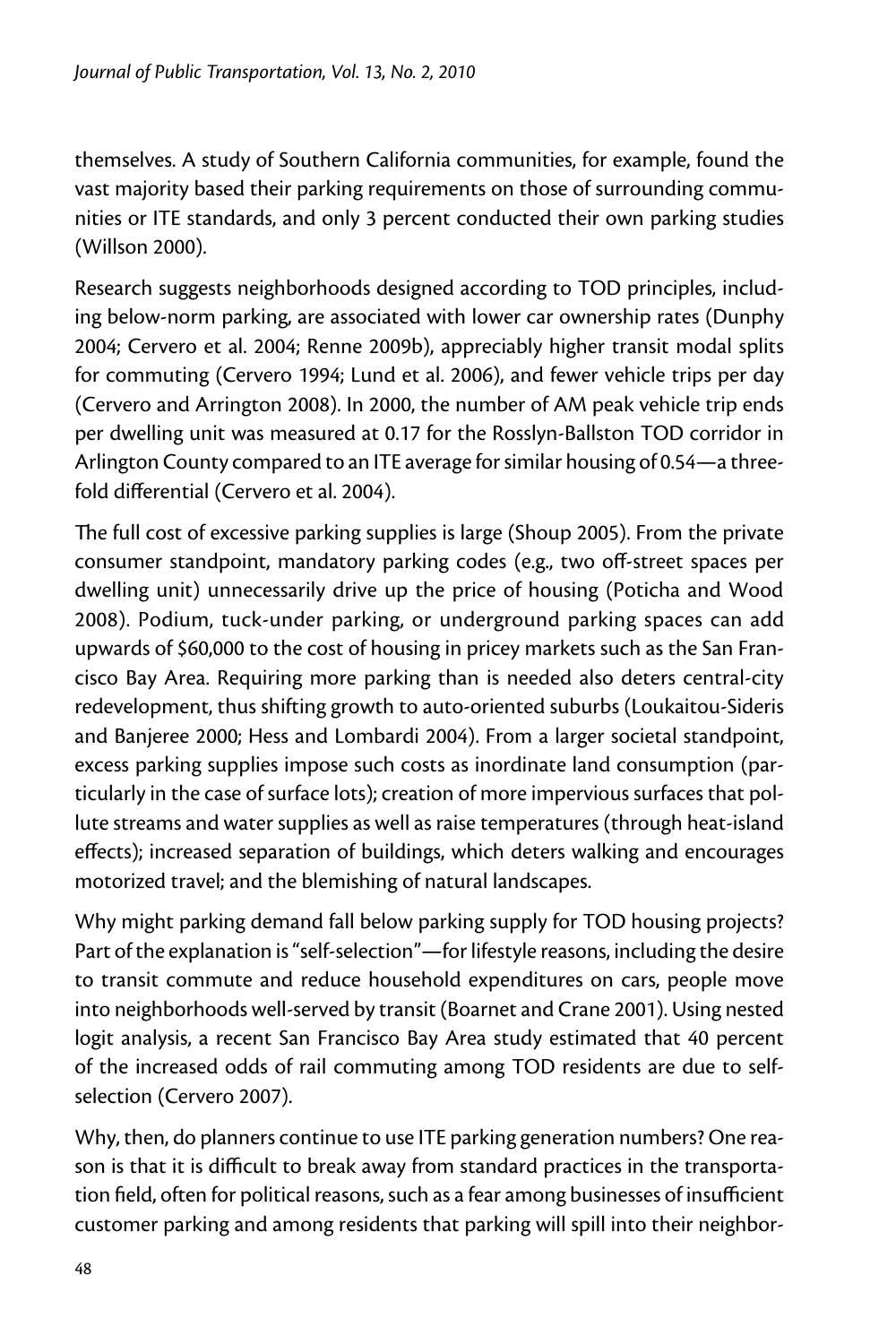hoods (Shoup 2005). In the past, the Urban Land Institute recommended that suburban commercial projects be parked above conventional standards as a "marketing advantage" and cautioned "when in doubt, over-build parking" (Dunphy 2004). Remarked the developer of a recently opened 449-unit apartment building atop a Los Angeles subway station: "We never reduce the amount of parking at our developments. People still want their cars," adding that "Nothing would make us happier than to reduce the expensive underground parking" (Karp 2008).

Continued reliance on ITE numbers to judge the parking needs of new transitoriented housing is cause for concern, given the growing market demand for housing near transit. The Urban Land Institute (2004) has estimated that around one-third of newly-formed households in large metropolitan areas of the U.S. are highly receptive to TOD living. The Center for Transit Oriented Development (CTOD) predicts that the demand for housing near transit in America will more than double by 2030 (Poticha and Wood 2009).

This study empirically investigates the proposition that TOD, and specifically housing near suburban rail stops, is "over-parked" in the U.S. This is done by comparing parking generation rates for 31 housing complexes near rail stops in the San Francisco Bay Area and Portland, Oregon, with on-site parking supplies and with ITE parking generation rates. The ITE rates, representing averages for mostly suburban settings in the U.S., effectively serve as the "control group." Factors that explain parking demand also are investigated, both statistically and through case analyses. The results of a national survey on parking codes of 80 U.S. cities with rail stops also are presented. The paper ends with several policy prescriptions that fall out of the research findings.

# Empirical Analysis

To compare actual parking demand to supply levels and ITE rates, data were compiled for 31 multi-family rental housing projects in two rail-served areas: Metro Portland, Oregon (15 projects) and the East Bay of the San Francisco-Oakland Bay Area (16 projects). These two regions were chosen, in part, to compare results to a recent study of TOD vehicle trip generation rates conducted in both areas, published in this journal (Cervero and Arrington 2008). All of the surveyed housing projects were within two-thirds of a mile of the nearest rail stop (the mean straight-line distance was 1530 feet, or a little over a quarter mile). We refer to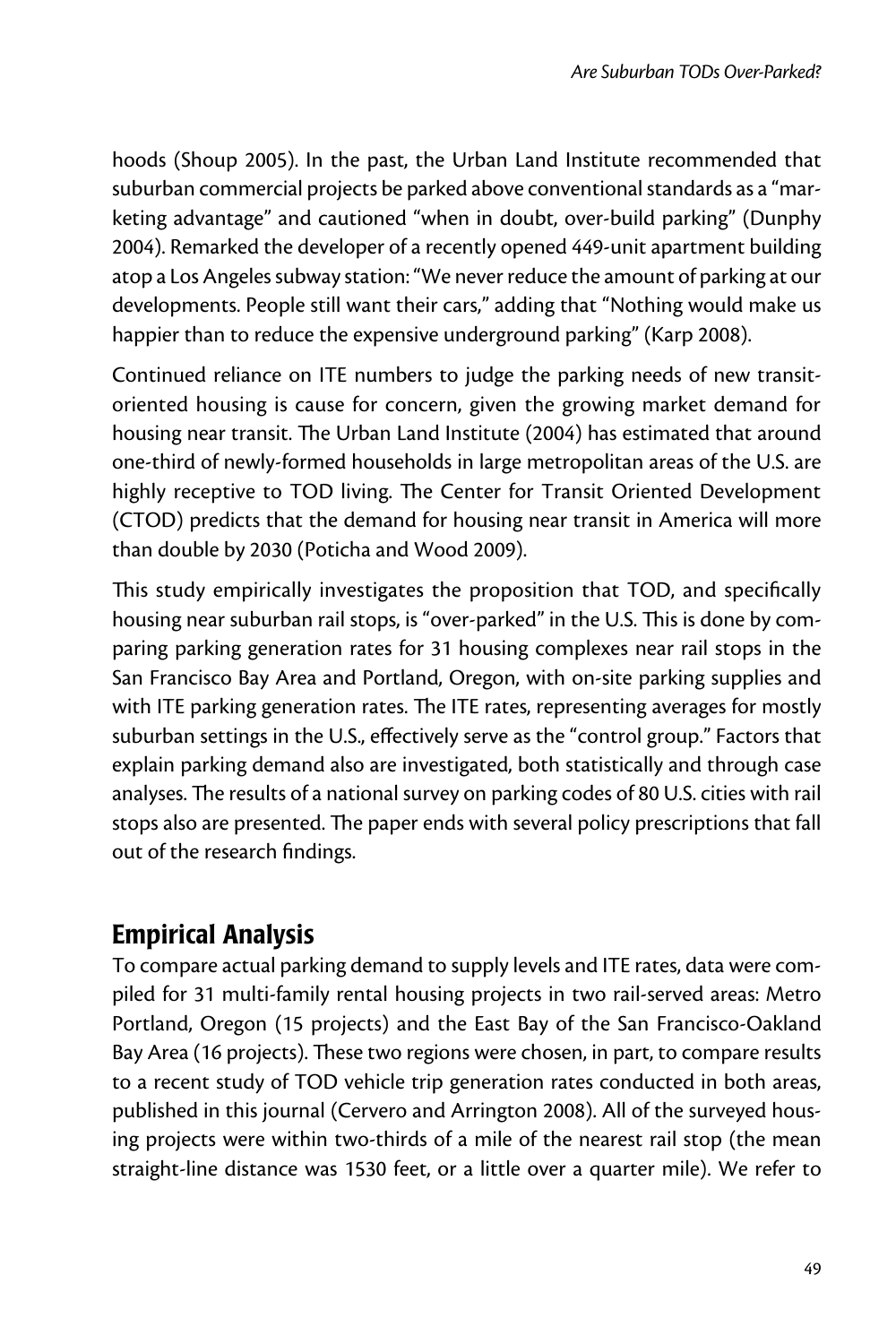these projects as "transit oriented" purely in terms of their walkable proximity to a rail stop.

Table 1 summarizes key attributes of the projects, organized by the four BART (Bay Area Rapid Transit) heavy-rail stations in the East Bay and the nine MAX lightrail stations in Metro Portland that were closest to the projects. The ITE mean estimated parking generation rate is 1.2 vehicles per unit at peak periods. Table 1 shows that parking supplies clearly exceed this figure in most cases: at only one of the 13 rail stations in Portland (E. 162 Ave.) was the average parking supply of all nearby multi-family housing projects below the ITE rate (and just barely). Among the 31 individual projects, only two (Sequoia Square near the E. 162 Ave. station and Diablo Oaks near the Pleasant Hill BART station) had fewer than 1.2 spaces per dwelling unit. The number of parking spaces per dwelling unit for all 31 projects (i.e., the weighted average statistic) was 1.57, or about 31 percent above the ITE standard. Housing projects in the East Bay had particularly inflated parking supplies relative to ITE's standards.

Given the suburban setting and character of most surveyed projects, many featured garden apartment designs. Of the 31 projects, 17 were 3 stories in height, 11 were 2 stories, and 4 were 4 stories. Table 1 reveals the expansiveness of many projects, with the surface area (devoted to parking, driveways, open spaces, swimming pools, etc.) typically being more than twice as large as the footprint of the buildings. Among the 31 projects, the mean building coverage rate was 31 percent, ranging from 18 percent to 54 percent. Projects in Metro Portland tended to be closer to stations than in the East Bay. East Bay projects, however, were generally in denser neighborhoods with relatively higher incomes.

## *Data Collection*

Housing projects that were suburban in character and within walking distance of rail stops in both regions were chosen for the study. Efforts also were made to collect data from some of the same projects used to study TOD trip generation (Cervero and Arrington 2008). Further winnowing down the sample frame was the agreement of property owners and building managers to allow the research team to collect data on site. This was not always easy because of (1) *when* data were collected—the wee hours of the morning when most tenants are at home asleep, thus constituting "the peak"; and (2) *how* data were collected—driving through each project and visually counting parked cars. In the end, 31 property owners and managers agreed to let the research team on their sites to compile data.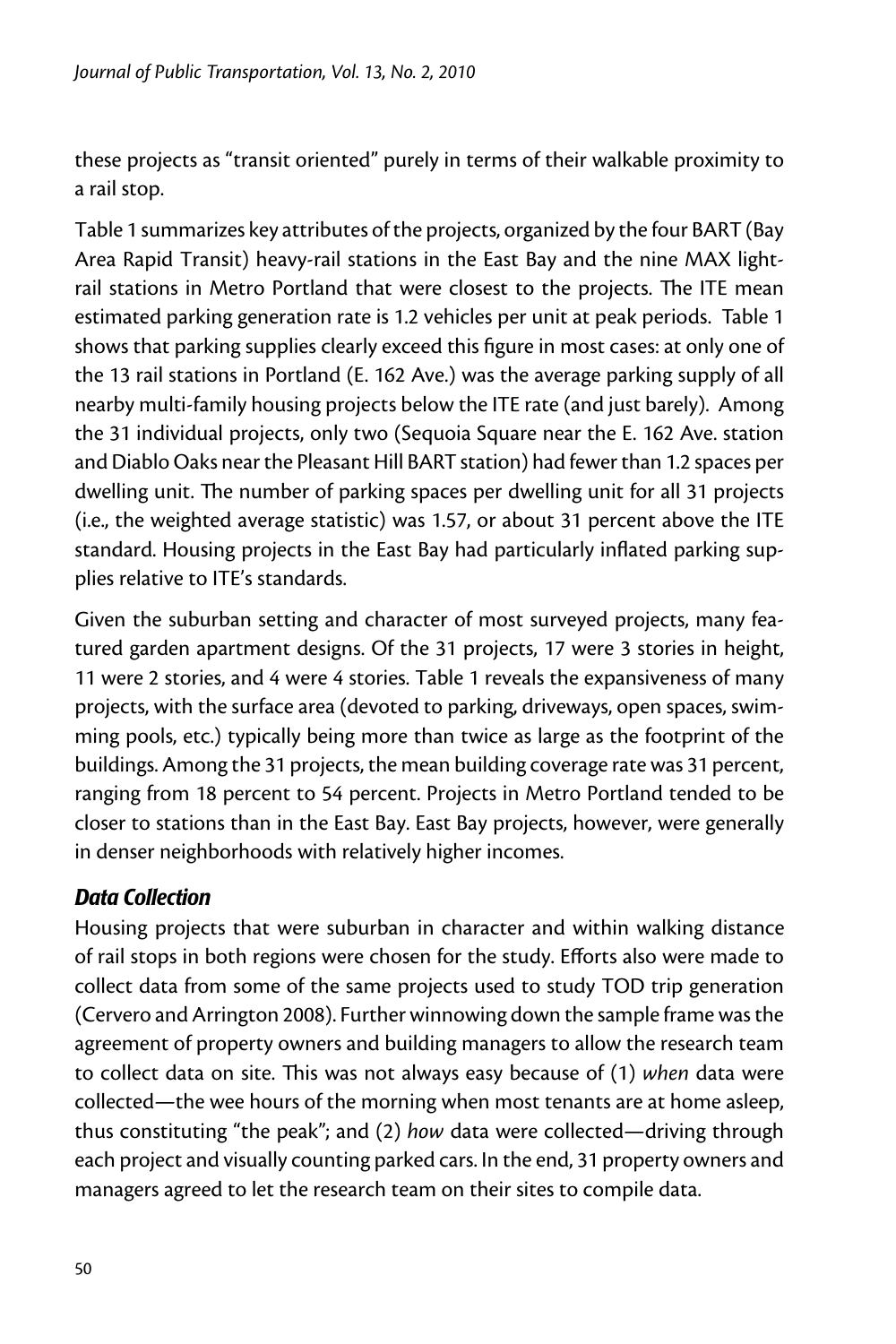| ١           |
|-------------|
| נ<br>;<br>( |
| ļ<br>i      |
|             |
| ١           |
|             |

|                                              |                                                    |       |            |             | Project*    |               |                  | Neighborhood** |
|----------------------------------------------|----------------------------------------------------|-------|------------|-------------|-------------|---------------|------------------|----------------|
|                                              |                                                    |       | Š,         |             |             | Shortest      | HHs/Res.         | % HHs          |
|                                              |                                                    |       | Off-Street | Parking     | % Land Area | Walking       | Acre w/in        | w/Incomes      |
|                                              |                                                    | δ,    | Parking    | Spaces/     | Covered     | Distance to   | ½ mile of        | $>$ \$75K/     |
|                                              | <b>Project Name</b>                                | Units | Spaces     | Unit        | by Bldgs    | Station (ft.) | Station          | Year           |
| East Bay BART Stations                       |                                                    |       |            |             |             |               |                  |                |
| Bayfair (San Leandro)                        | The Hamlet                                         | 145   | 186        | 1.28        | 23.6        | 2000          | 7.2              | 24.5           |
|                                              | Archstone, Alborada, Mission Peaks, Park           |       |            |             |             |               |                  |                |
| Fremont                                      | Vista, Presidio, Sun Pointe Village,               | 324   | 597        | 1.87        | 32.0        | 1723          | 7.5              | 43.5           |
|                                              | Watermark Place                                    |       |            |             |             |               |                  |                |
|                                              | Archstone, Archstone Station, Diablo               |       |            |             |             |               |                  |                |
| Pleasant Hill                                | Oaks, Iron Horse Park, Park Regency,               | 357   | <b>S16</b> | 1.40        | 36.1        | 2,511         | 10.2             | 34.6           |
|                                              | Villa Montanaro                                    |       |            |             |             |               |                  |                |
| <b>Union City</b>                            | Parkside, Verandas                                 | 245   | 364        | 1.48        | 34.6        | 1,450         | 5.1              | 41.4           |
| All 16 Projects (unweighted)                 |                                                    | 315   | 512        | 1.61        | 33.3        | 2,826         | 8.2              | 38.7           |
| Metro Portland MAX Stations                  |                                                    |       |            |             |             |               |                  |                |
| <b>Beaverton Creek (Beaverton)</b>           | Centre Point                                       | 264   | 422        | 1.60        | 17.8        | 2,534         | 3.6              | 16.9           |
| E. 148 Ave. (Portland)                       | Dalton Park                                        | 36    | 47         | 1.31        | 36.6        | 1,718         | 3.6              | 12.8           |
| E. 162 Ave. (Portland)                       | Morgan Place, Rachel Anne, Sequoia<br>Square       | 55    | 3          | <b>CL'1</b> | 34.2        | 833           | 5.3              | 11.6           |
| Elmonica/SW 170th Ave.<br>(Beaverton)        | Elmonica Court, Cambridge Crossing                 | 198   | 379        | 1.82        | 24.5        | 2,198         | $\overline{3}$ . | 22.6           |
| Gateway/NE 99th Ave<br><b>Transit Center</b> | Gateway Park, Gateway Terrace                      | 101   | 142        | 1.46        | 30.8        | 1,723         | 3.8              | 10.4           |
| Gresham Transit Center<br>(Gresham)          | Gresham Central                                    | 8     | 130        | 1.44        | 32.2        | 767           | 3.1              | 11.4           |
| Orenco/NW 231st Ave<br>(Hillsboro)           | <b>Orenco Gardens</b>                              | 264   | 405        | 1.53        | 29.9        | 592           | 1.7              | 33.8           |
| Quatama/NW 205th Ave<br>(Beaverton)          | Briarcreek, Quantama Crossing,<br>Quantama Village | 378   | 573        | 1.49        | 27.2        | 1,939         | 3.5              | 23.2           |
| Willowcreek/SW 185th Ave<br>(Beaverton)      | Wyndhaven                                          | 396   | 536        | 1.35        | 32.7        | 883           | 2.6              | 18.1           |
| All 15 Projects (unweighted)                 |                                                    | 196   | 299        | 1.45        | 29.6        | 1,510         | 3.6              | 17.6           |
|                                              |                                                    |       |            |             |             |               |                  |                |

<sup>\*</sup> Weighted Averages: Weighted by number of units in project<br>\*\* Source: Center for Transit Oriented Development 2000 U.S. census data \*\* Source: Center for Transit Oriented Development 2000 U.S. census data\* Weighted Averages: Weighted by number of units in project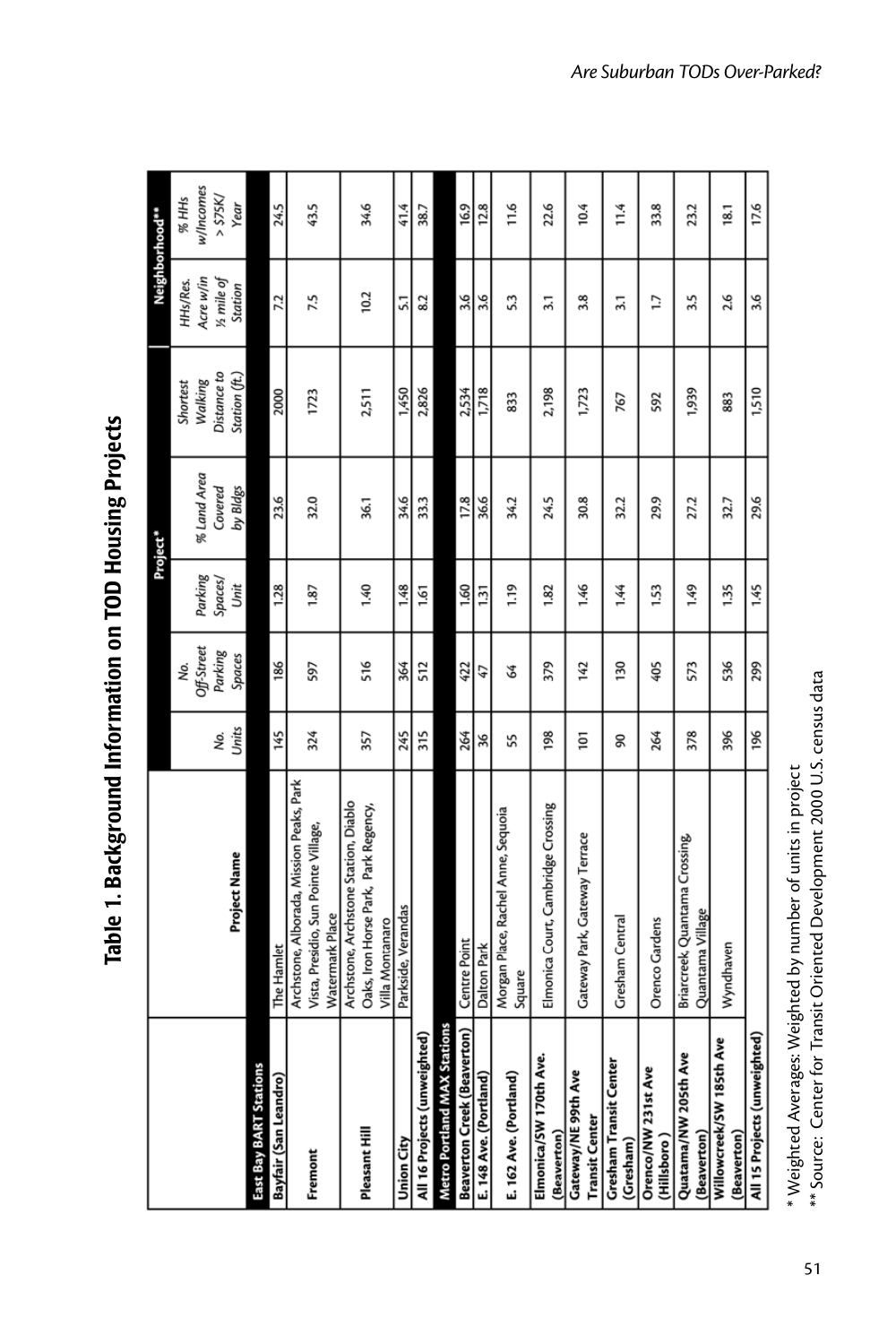Empirical data were collected during the late spring and early fall of 2008, corresponding to the non-rainy period of both regions when school was still in session, both considered to be peak conditions for parking. All parking counts were made on a mid-week day when the odds of someone being away for an extended weekend were the least. Data on the number of cars parked in on-site parking stalls (including smaller stalls for motorcycles) were collected during both the peak period (defined as 12 midnight to 5 a.m.) and the off-peak (10 a.m. to 2 p.m.).

## *Comparison of Parking Generation Rates*

Given that most surveyed housing projects had parking supplies that exceeded ITE standards, was the seemingly over-supply of parking backed up by demand numbers as well? That is, is there empirical evidence that TODs are over-parked?

Parking demand levels recorded for the surveyed projects were compared to the number of parking stalls as well as rates from the 2003 ITE manual for "Low/Mid-Rise Apartments" (Land Use Category 221) in suburban locations. As noted, ITE's average rate of peak parking on weekdays is 1.2 vehicles per unit. This is a weighted average drawn from 19 data observations. (The ITE manual defines weighted average as the sum of parked vehicles for all projects divided by the number of dwelling units.)

The weighted-average peak-parking demand for all 31 projects was 1.15. This is 27 percent below the weighted-average peak parking supply shown earlier in Table 1 (i.e., 1-1.15/1.57  $\approx$  0.27, or 27%). It is just 4 percent below the ITE rate, however (i.e., 1-1.15/1.20  $\approx$  0.04, or 4%). For Metro Portland, the weighted average demand was 1.07 parked vehicles per dwelling unit, and for the East Bay, it equaled the ITE target—1.2.

Figure 1 breaks down the findings for the 31 individual projects. In Metro Portland, peak parking occupancies were less than supplies in all instances and less than the ITE rate for 12 of the 15 surveyed projects. In the case of the 57-unit Gateway Terrace apartment complex near the MAX's Gateway Station, parking demand was less than half the ITE average rate and two-thirds below supply levels (i.e., only one third of stalls were occupied). Factors such as relative high vacancy rates could explain lower demand for some of these projects; however, in general, vacancy rates for surveyed rental projects were similar to regional averages and implicitly, we assume, to projects in the ITE database. We acknowledge, however, that empty rental units translate into empty parking stalls and, in some instances, relatively low parking demand could be a result of relatively high vacancy rates.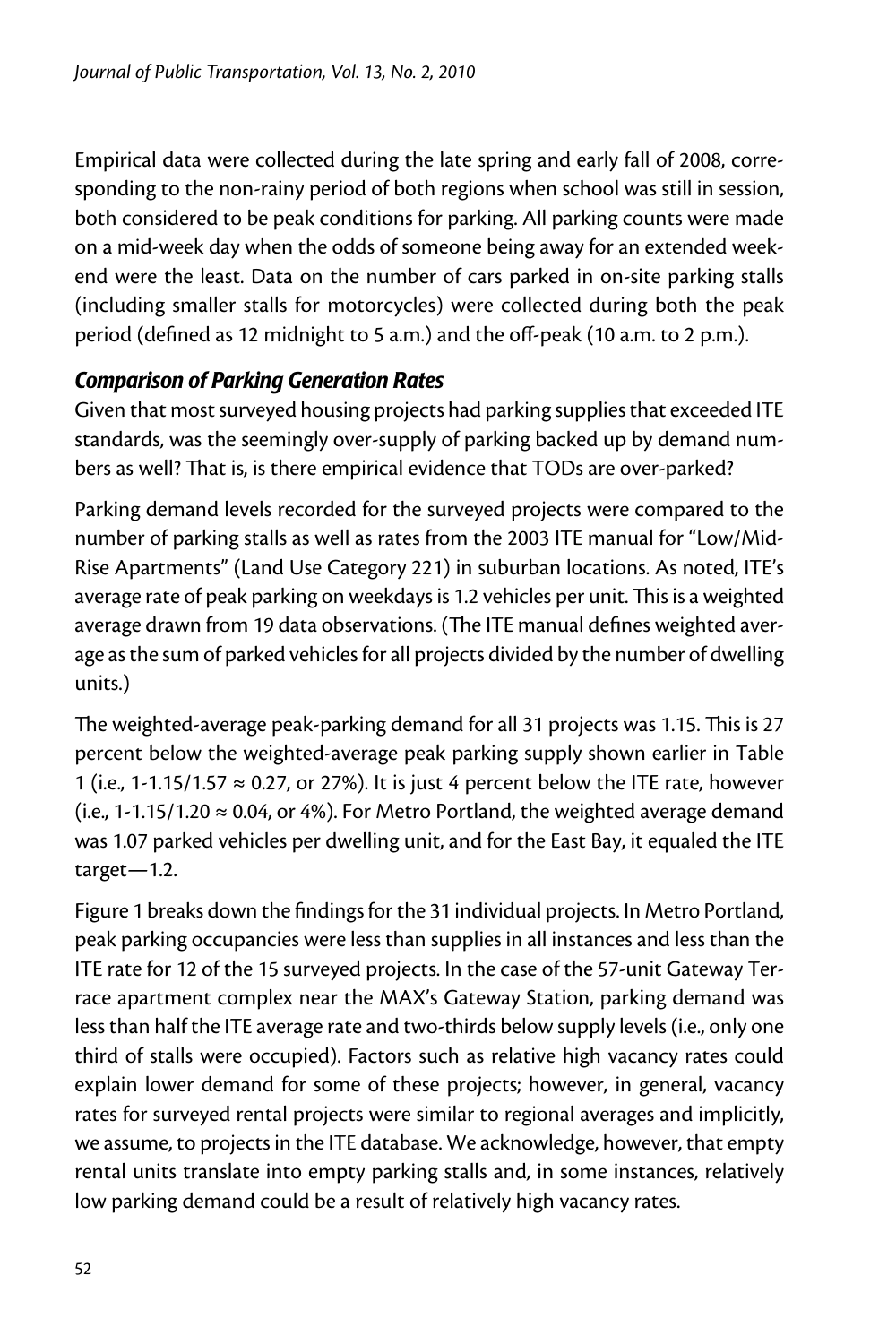|                                |                           | Peak               | Demand:                      | Demand:                         |                                |                           | Peak               | Demand:                       | Demand:                         |
|--------------------------------|---------------------------|--------------------|------------------------------|---------------------------------|--------------------------------|---------------------------|--------------------|-------------------------------|---------------------------------|
| Site                           | <b>Supply</b><br>per Unit | Demand<br>per Unit | % diff. from<br><b>Addns</b> | % diff. from<br><b>ITE Rate</b> | Site                           | per Unit<br><b>Supply</b> | Demand<br>per Unit | % diff. from<br><b>Supply</b> | % diff. from<br><b>ITE Rate</b> |
| <b>Beaverton Creek Station</b> | 등                         |                    |                              |                                 | Gateway Station                |                           |                    |                               |                                 |
| <b>Center Pointe</b>           | $\frac{6}{1}$             | 1.23               | $-23.1%$                     | 2.5%                            | <b>Gateway Terrace</b>         | 1.58                      | 0.53               | $-66.5%$                      | $-55.8%$                        |
| <b>Elmonica Station</b>        |                           |                    |                              |                                 | Gateway Park                   | 134                       | 0.82               | $-38.8%$                      | $-31.7%$                        |
| Imonica Court                  | 1.50                      | 0.90               | $-40.0%$                     | $-25.0%$                        | E. 148th Ave. Station          |                           |                    |                               |                                 |
| Cambridge Crossing             | 2.15                      | 1.04               | $-51.6%$                     | $-13.3%$                        | Rachel Anne                    | 141                       | 0.88               | -37.6%                        | $-26.7%$                        |
| <b>Villow Creek</b>            |                           |                    |                              |                                 | Dalton Park                    | 131                       | 1.17               | $-10.7\%$                     | $-2.5%$                         |
| Wyndhaven                      | 135                       | $\frac{6}{3}$      | $-33.3%$                     | $-25.0%$                        | E. 162nd Ave. Station          |                           |                    |                               |                                 |
| Quantama Station               |                           |                    |                              |                                 | Morgan Place                   | 131                       | 0.65               | -50.4%                        | $-45.8%$                        |
| Briarcreek Apartments          | $\frac{50}{2}$            | 112                | $-25.3%$                     | $-6.7%$                         | Sequoia Square                 | 0.84                      | 0.79               | $-6.0\%$                      | -34.2%                          |
| Juatama Crossing               | 1.55                      | 132                | $-14.8%$                     | 10.0%                           | <b>Gresham Central Station</b> |                           |                    |                               |                                 |
| Quatama Village                | 14<br>1                   | 137                | $-2.8%$                      | 14.2%                           | Gresham Central                | 144                       | $\frac{8}{10}$     | $-30.6%$                      | $-16.7%$                        |
| <b>Orenco Station</b>          |                           |                    |                              |                                 | ALL 15 PORTLAND STATIONS       |                           |                    |                               |                                 |
| <b>Drenco Gardens</b>          | 1.53                      | 0.76               | $-50.3%$                     | $-36.7%$                        | Weighted Average               | 1.52                      | 1.07               | $-30.0\%$                     | $-11.0\%$                       |
|                                |                           |                    |                              |                                 |                                |                           |                    |                               |                                 |

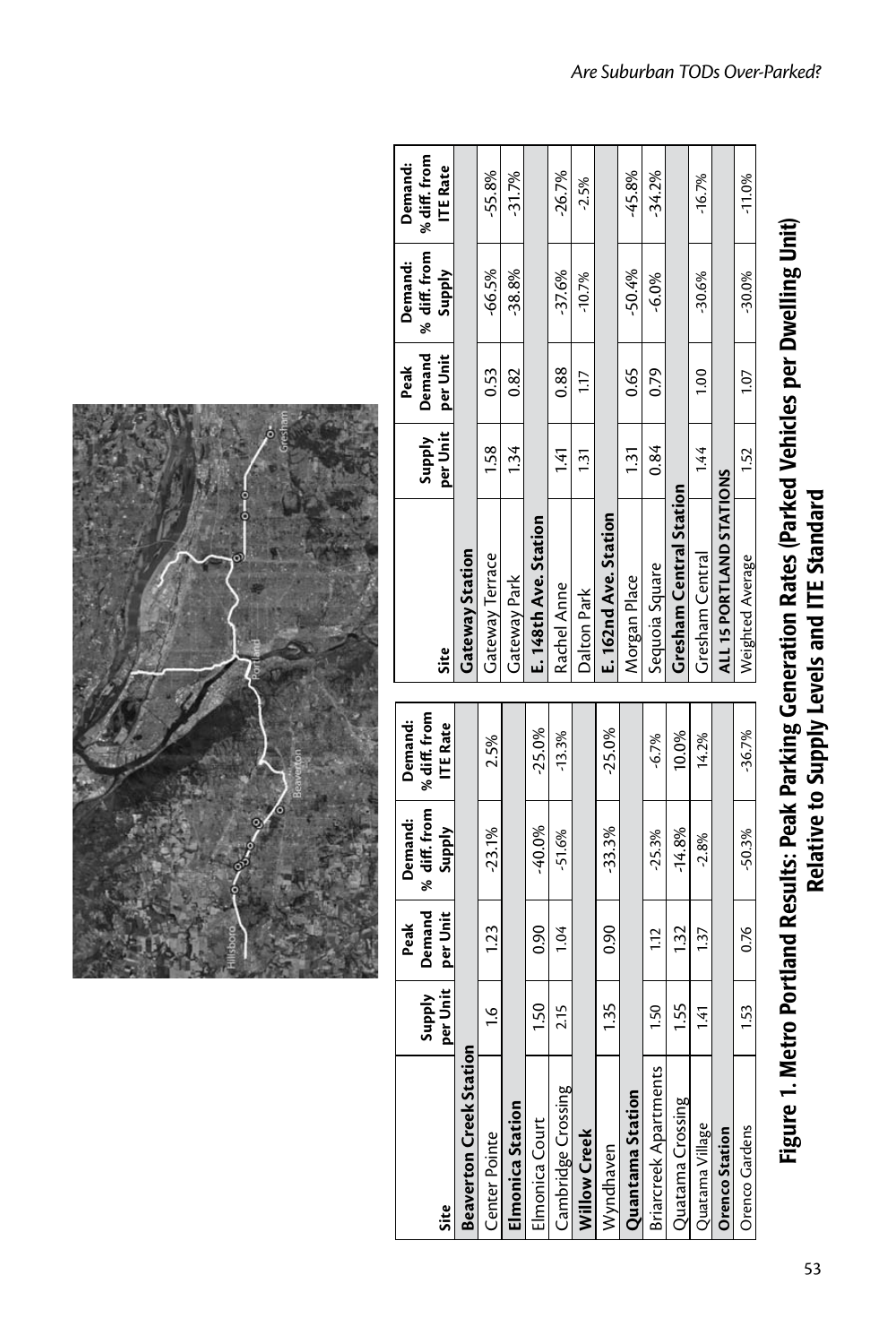| Site                                     | per Unit<br><b>Supply</b> | Demand<br>per Unit<br>Peak | % diff. from<br>Demand:<br>Supply | % diff. from<br>Demand:<br><b>ITE Rate</b> |
|------------------------------------------|---------------------------|----------------------------|-----------------------------------|--------------------------------------------|
| Walnut Creek: Pleasant Hill BART Station |                           |                            |                                   |                                            |
| Diablo Oaks                              | 105                       | 0.74                       | $-29.5%$                          | -38.3%                                     |
| Iron Horse Park                          | 142                       | 0.80                       | $-43.7%$                          | 33.3%                                      |
| Archstone Walnut Creek                   | $\frac{12}{1}$            | 0.92                       | $-17.9%$                          | 23.3%                                      |
| Park Regency                             | 1.47                      | 1.06                       | $-27.9%$                          | $-11.7%$                                   |
| Archstone Walnut Creek Stat.             | 1.29                      | 1.09                       | $-15.5%$                          | $-9.2%$                                    |
| Villa Montanaro                          | 2.05                      | 1.23                       | $-40.0\%$                         | 2.5%                                       |
| San Leandro: Bayfair BART Station        |                           |                            |                                   |                                            |
| The Hamlet                               | 1.28                      | $-10$                      | $-16.4%$                          | $-10.8%$                                   |
| Union City BART Station                  |                           |                            |                                   |                                            |
| Verandas                                 | 1.50                      | Ξ                          | $-26.0%$                          | $-7.5%$                                    |
| Parkside                                 | 971                       | 1.13                       | $-22.6%$                          | -5.8%                                      |
| <b>Fremont BART Station</b>              |                           |                            |                                   |                                            |
| Presidio                                 | 1.82                      | 1.23                       | $-32.4%$                          | 2.5%                                       |
| Watermark Place                          | 1.84                      | 1.27                       | $-31.0%$                          | 5.8%                                       |
| Mission Peaks                            | 1.75                      | 1.35                       | $-22.9%$                          | 12.5%                                      |
| Archstone Fremont                        | 1.98                      | 1.45                       | $-26.8%$                          | 20.8%                                      |
| Sun Pointe Village                       | 1.98                      | 1.47                       | $-25.8%$                          | 22.5%                                      |
| Park Vista Apartments                    | 1.97                      | 1.48                       | $-24.9%$                          | 23.3%                                      |
| Alborada                                 | 1.78                      | $\frac{69}{1}$             | -5.1%                             | 40.8%                                      |
| ALL 16 EAST BAY STATIONS                 |                           |                            |                                   |                                            |
| Weighted Average                         | 1.59                      | 1.20                       | $-24.7%$                          | 0.0%                                       |



Figure 1. (cont'd.) East Bay Results: Peak Parking Generation Rates (Parked Vehicles per Dwelling Unit)<br>Relative to Supply Levels and ITE Standard Figure 1. (cont'd.) East Bay Results: Peak Parking Generation Rates (Parked Vehicles per Dwelling Unit) Relative to Supply Levels and ITE Standard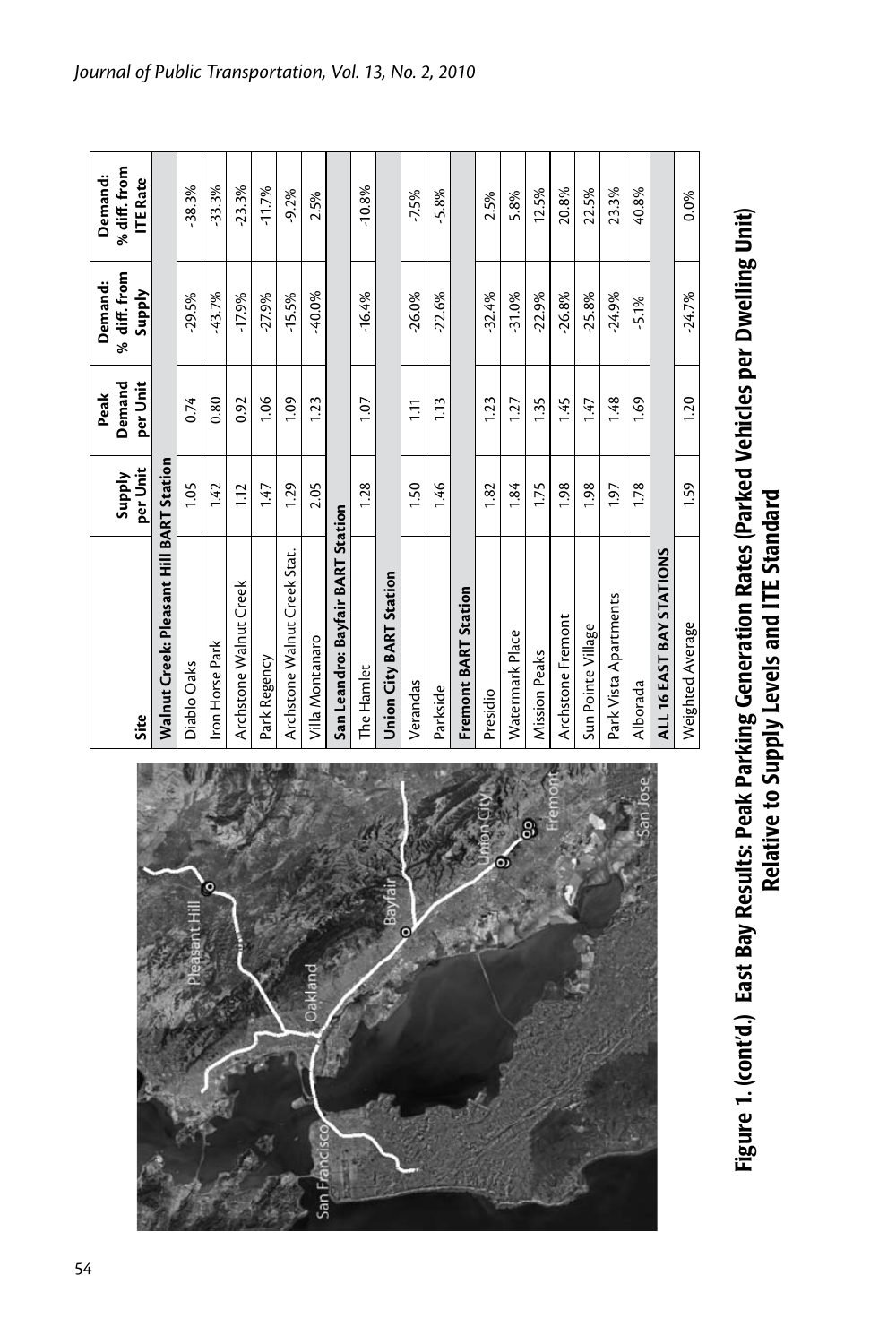In the East Bay, owning and parking a car seemed to be a bit more of a necessity for TOD residents. None of the surveyed East Bay lots was saturated, with, on average, around 25 percent of stalls empty; however, this occupancy rate was higher than in Metro Portland. The weighted average parking rate of 1.2 for East Bay sites matched ITE's standard, though with a fair amount of variation. At three of the four East Bay stations, nearby parking demand was considerably less than the ITE rate. Below-rate parking levels characterized most projects near the Pleasant Hill BART station, one of the East Bay's first "transit villages" (Bernick and Cervero 1997). The Fremont BART station is an outlier, inflating the East Bay average. For all projects near Freemont BART, parking levels exceeded the ITE rate, by as much as 41 percent.

In general, overestimation of parking demand suggests people are shedding cars, taking advantage of the accessibility benefits of living near high-quality transit. Fewer cars per household should translate to fewer parked cars. Little is known about car ownership levels for the surveyed projects however some insights can be gained from modal split statistics. In the East Bay, a 2003 survey of residents living in the Verandas Apartments near Union City BART and Park Regency near Pleasant BART found that 54 percent and 37 percent, respectively, commuted to work by transit (versus a 2000 census figure of 10.6%of commutersin the nine-county San Francisco Bay Area) (Lund et al. 2004). These high transit mode splits were matched by our findings of relatively low parking demand: 8 percent and 12 percent below the ITE rate for Verandas and Park Regency, respectively. While none of the Metro Portland projects in our sample have been surveyed for modal splits, one study estimated the share of commute trips by transit among those living within  $\frac{1}{2}$  mile of the Elmonica and Orenco MAX Stations at 30 percent and 24 percent, respectively (versus a 2000 census transit commute share of 6.4%) (Dill 2006). Our surveys found peak-parking demands considerably below ITE rates for both stations (see Figure 1).

While car-shedding no doubt occurs among those living near transit, it might not be as extensive as assumed, particularly among those living in car-dependent suburbs. This is suggested by comparing the differentials between parking generation rates and vehicle-trip generation rates relative to their respective ITE manuals. A recent study of five TOD housing projects in the East Bay and five in Metro Portland found clear evidence of "trip de-generation": the weighted average of vehicle trip rates were 40 percent and 27 percent below that estimated by ITE trip generation rates (Cervero and Arrington 2008). As shown in Figure 1, the weighted differential for parking generation matched the ITE rate for East Bay projects and was 11 percent below for Metro Portland projects. Owning and parking a car was particularly a necessity for Fremont's TOD residents.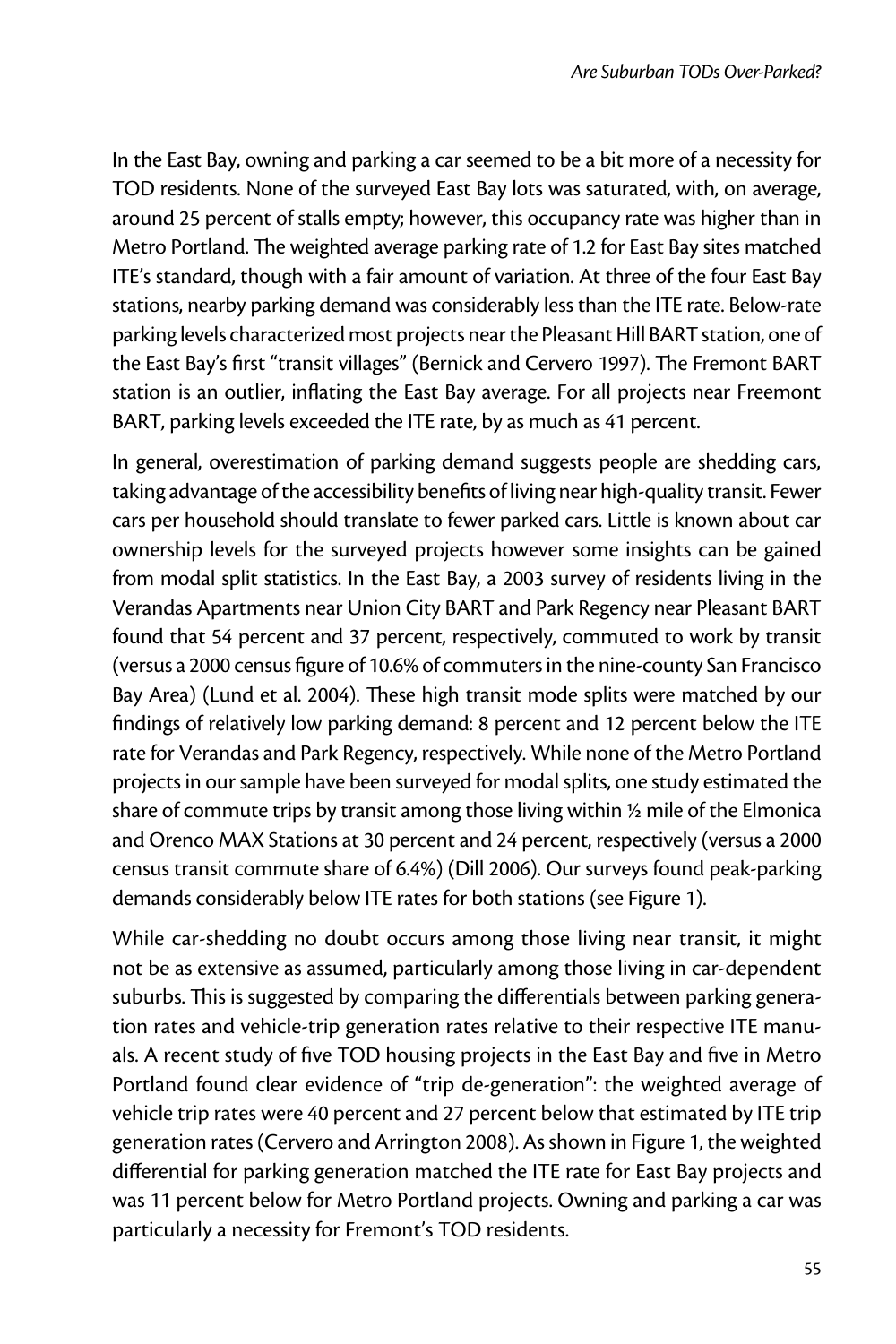What's going on? It is likely that in most suburban TODs, which characterizes the 31 projects in our survey, residents still need access to a car. They just do not use them as much to get to work. But like most suburbanites, they still need a car to get to most non-work destinations, the vast majority of which are away from rail stops. While transit-oriented housing might mean that more trip *origins* are near rail stops, as long as most *destinations* are not, many TOD residents still will own cars and use them for shopping , going out to eat, and the like. One policy response to this finding, discussed in the conclusion, is to create car-sharing programs in rail-served neighborhoods. Car-sharing would enable residents not only to railcommute but also to shed one or more cars.

# *Why Do Rates Vary?*

To probe factors that might explain why peak parking demand varies among transit-oriented housing projects, this section presents several best-fitting multiple regression equations. The influences of both on-site and off-site factors on parking demand are investigated. Among on-site factors considered as possible predictors were parking supplies, project size (e.g., land acreage), project density (e.g., land coverage percentages, dwelling units per acre), project design (e.g., whether a gated project, whether surface or structured parking), distance to the region's CBD, and average rents (a proxy for tenant income levels). A longer list of off-site candidate variables was also considered for model entry, including walking distance, a circuitry index, transit service levels (e.g., headways), road designs (e.g., road widths and presence of nearby freeway interchange), and a number of variables denoting neighborhood attributes within ½ mile of stations, including housing density, income levels, and the presence of retail shops. This analysis thus draws from a substantial literature that holds that various built-environment factors, such as urban densities and walking quality, have a significant bearing on travel behavior (Ewing and Cervero 2001; Handy 2005).

Table 2 presents the best-fitting multiple regression equation for predicting peak parking demand that yielded results consistent with theory and expectations. The two most significant on-site factors—parking supply and project land area—were strongly associated with increased parking demand. These two factors probably are not independent since more spacious land area allows for more parking supply and, in general, a more car-oriented built environment (e.g., wider internal roads). Holding other factors constant, the model estimates that reducing parking by 0.5 spaces per unit will lower peak demand by 0.11 parked cars per unit.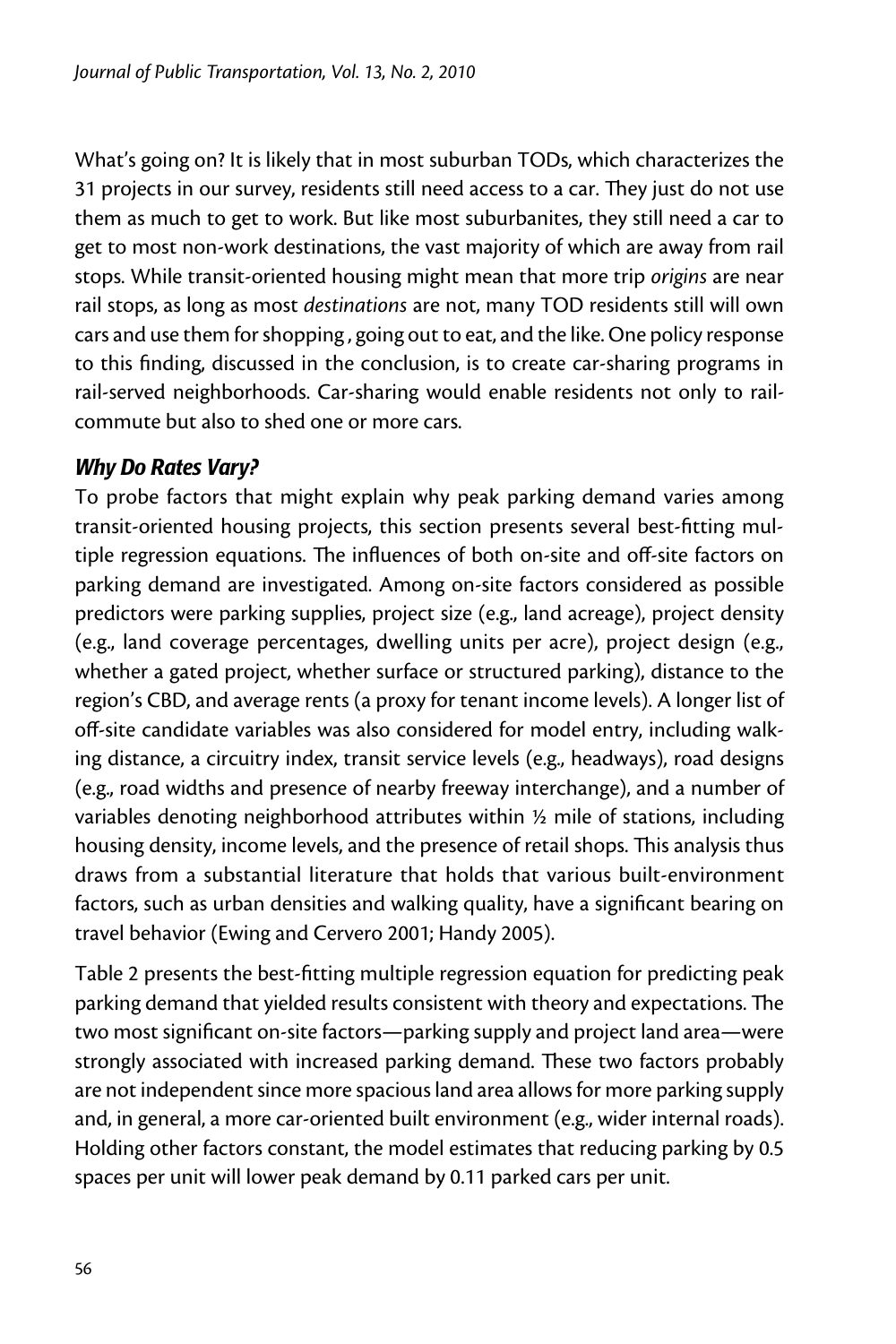|                                                                                                                 | Dependent Variable:<br>Peak Parking per Dwelling Unit |           |             |       |  |
|-----------------------------------------------------------------------------------------------------------------|-------------------------------------------------------|-----------|-------------|-------|--|
|                                                                                                                 | Coeff.                                                | Std. Err. | t Statistic | Prob. |  |
| <b>Parking Supply:</b> Parking spaces per dwelling unit                                                         | 0.225                                                 | 0.122     | 1.84        | .077  |  |
| <b>Land Area: Project's land acreage</b>                                                                        | 0.001                                                 | 0.006     | 2.254       | .033  |  |
| <b>Walking Distance:</b> Shortest distance along sidewalk<br>network from project center to station, in 1000 ft | 0.689                                                 | 0.307     | 2.223       | .035  |  |
| Peak Rail Headways: Minutes between trains in AM<br>peak at nearest station                                     | 0.059                                                 | 0.019     | 3.111       | .005  |  |
| <b>Metro Portland Project:</b> $1 = yes$ ; $0 = no$                                                             | $-0.182$                                              | 0.078     | $-2.341$    | .028  |  |
| Constant                                                                                                        | 0.122                                                 | 0.199     | 0.615       | .544  |  |
| Summary Statistics:<br>F statistics (prob.) = $10.657$ (.000)<br>R Square $= .681$<br>Number of Cases = 31      |                                                       |           |             |       |  |

#### Table 2. Best-Fitting Multiple Regression Equation for Predicting Peak Parking Rates

Among off-site factors, the only two candidates that yielded statistically significant results were walking distance and peak headways of nearby rail services. The model suggests that for every 1,000 feet of walking distance that a project lies away from a station, peaking parking can be expected to increase by 0.7 cars per dwelling unit, all else being equal. Longer headways, denoting less frequent train services, also seem to be an inducement to car ownership and high peak parking demand. A fifth variable in the equation, "Metro Portland Project," served as a fixed-effect control, denoting less peak parking demand in Metro Portland vis-à-vis East Bay projects. Fixed-effect factors aim to capture the uniqueness of observations from the same city; thus, the significance of this variable could be capturing Portland's legacy as a pro-transit, smart-growth setting.

While Table 2 reveals a model with fairly good statistical fits—explaining twothirds of the variation in peaking parking demand—some variables that we felt might be significant were not. Notably, once controlling for walking distance, the circuity of the walk was not significant. This is consistent with findings from other studies showing that quality of walking environment and micro-design features (e.g., presence of street trees) have relatively little influence on travel behavior among those living within five minutes of a station (Cervero 2001; Lund et al.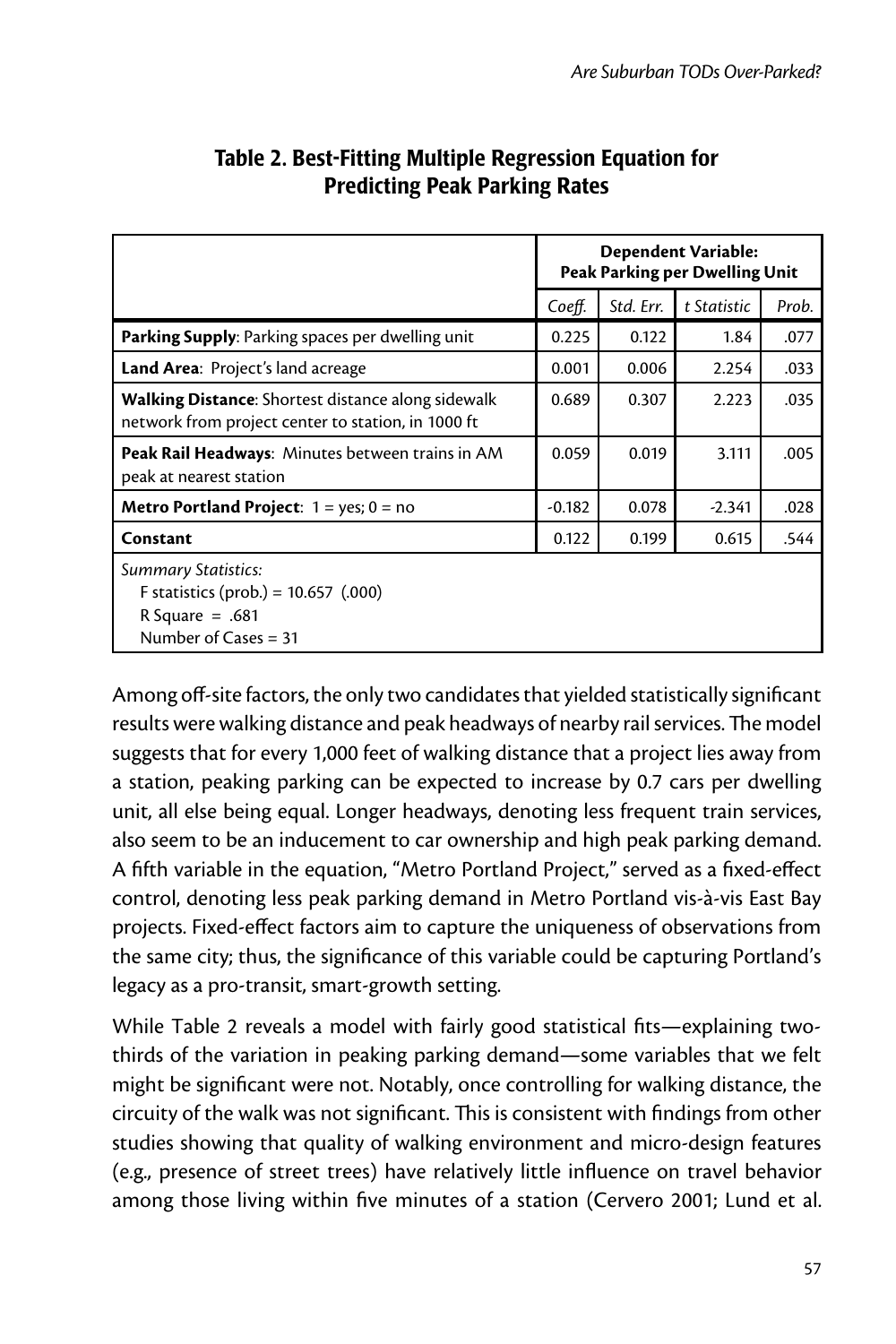2004). Other non-significant predictors included project density, rent levels, and socio-demographic characteristics of the surrounding neighborhood.

Figure 2 presents a sensitivity analysis of the two variables over which TOD housing developers have some influence: parking supplies and walking distance to a station. Based on the best-fitting multiple regression equation and using mean values for other predictors (i.e., 8 acres of land surface and 8-minute AM peak headways), the figure plots predicted peak parking demand over a range of parking supply and walking distance data. This plot applies to Metro Portland cases (i.e., the variable "Metro Portland Project" was set at 1); however, the same patterns hold for East Bay projects as well (notably, the Y-intercepts of the sloping lines simply slide up by a value of 0.182). For example, the model predicts that at 1.25 parking spaces per unit (roughly ITE's recommended rate) at 500 feet walking distance from a station, peak parking demand is slightly above 1 space per dwelling unit. At a generous supply of 1.75 spaces per unit and a quadrupling of distance to 25,000 feet, it shoots up to 2.5 parked cars per dwelling unit. Clearly, supply and distance matter.



Number of Parking Spaces per Dwelling Unit

## Figure 2. Sensitivity Analysis: Influences of Parking Supplies and Walking Distances on Predicted Peaking Parking Demand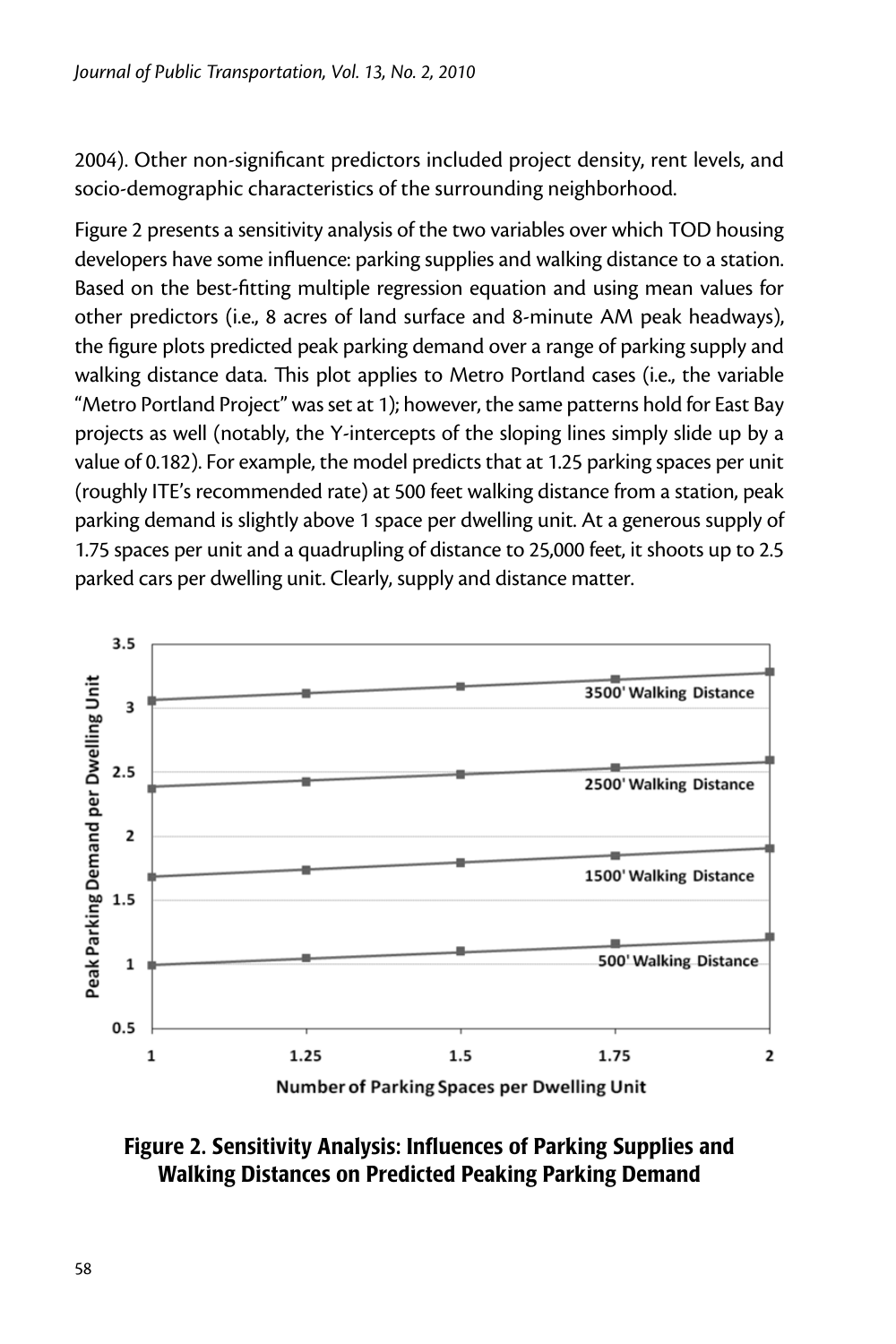One additional multiple regression equation was estimated to shed light on transit usage among TOD tenants. The dependent variable is off-peak parking demand divided by peak parking demand. A high value denotes that significant shares of tenants are leaving their cars at home during daylight hours and thus presumably commuting by transit—i.e., there are almost as many parked cars in the midday as in the wee hours of the morning. Very low values suggest the obverse: most tenants are driving to work or other destinations.

Numerous available variables were used as candidate predictors; however, as shown by the best-fitting equation in Table 3, only two were reasonably significant: land area and walking distance. The coefficients on both variables are negative, indicating that large, spacious projects far removed from stations were associated with most tenants driving to work—i.e., parking lots tended to empty out during the day.

|                                                                                                                    |          |           | <b>Dependent Variable:</b><br>Off-Peak Parking/Peak Parking |       |
|--------------------------------------------------------------------------------------------------------------------|----------|-----------|-------------------------------------------------------------|-------|
|                                                                                                                    | Coeff.   | Std. Err. | t Statistic                                                 | Prob. |
| Land Area: Project's land acreage                                                                                  | $-0.009$ | 0.003     | $-2.493$                                                    | .019  |
| <b>Walking Distance:</b> Shortest distance along sidewalk<br>network from project center to station, in 1000 ft    | $-0.244$ | 0.000     | -1.651                                                      | .110  |
| Constant                                                                                                           | 0.688    | 0.041     | 16.766                                                      | .000  |
| <b>Summary Statistics:</b><br>F statistics (prob.) = $6.073$ (.006)<br>R Square $= .303$<br>Number of Cases $=$ 31 |          |           |                                                             |       |

#### Table 3. Best-Fitting Multiple Regression Equation for Predicting the Rate of Off-Peak to Peak Parking Demand

# Case Studies

The previous analysis showed that walking distance and parking supplies were the two most significant predictors of parking generation rates. Several case examples around the Fremont BART Station amplify this point. Projects near the Fremont BART station stand out for their high peak parking rates, ranging from 1.23 to 1.69. Alborada Apartments is notable for having the highest peak parking demand of the entire study. Another site, Archstone Fremont Center, distinguishes itself not because its peak generation is unique (at 1.45, its rate is average for Fremont)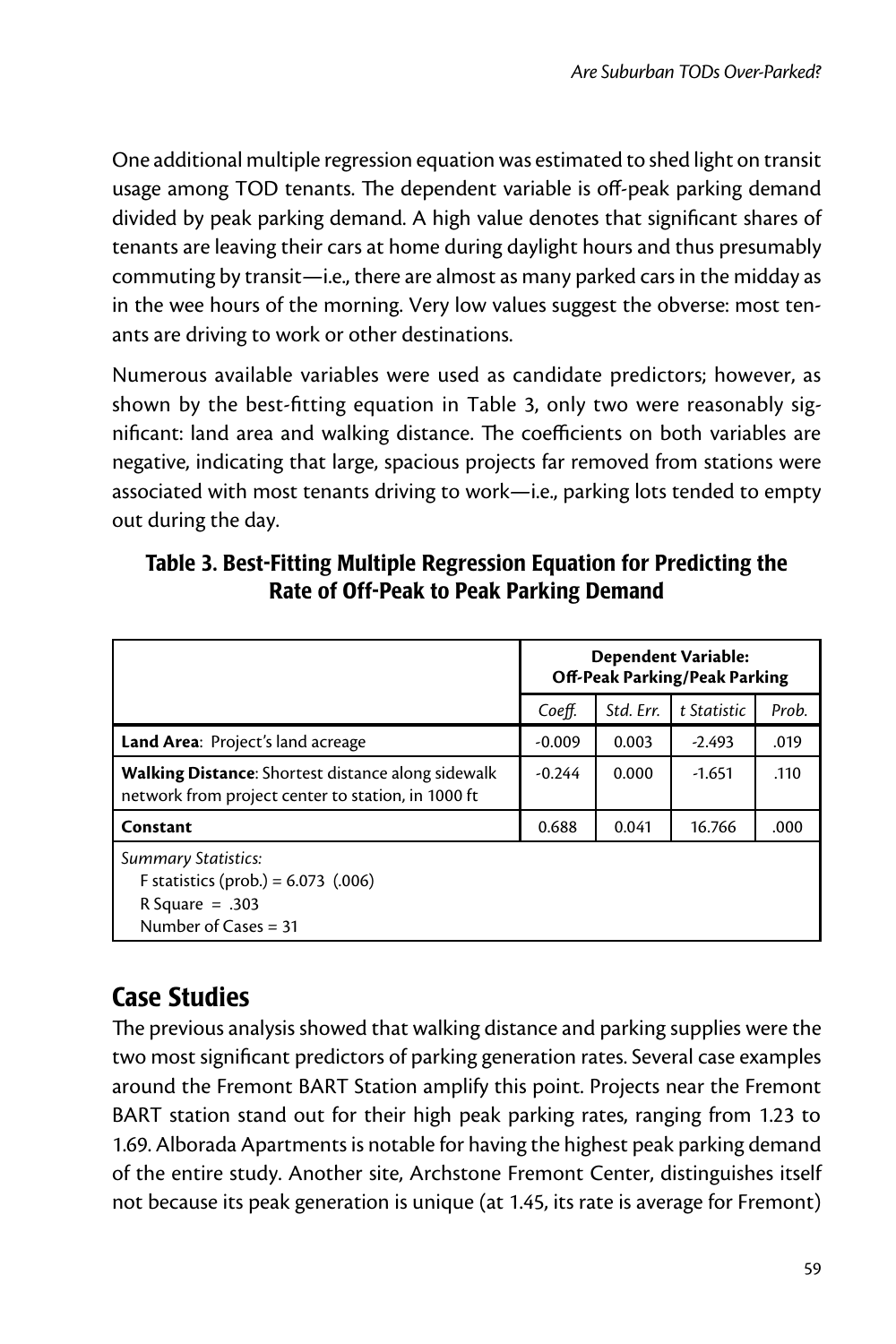but because its *off*-peak generation is so high. The off-peak parking generation at Archstone was 1.14, the highest of all surveyed projects. That is, almost 80 percent of the cars present in the middle of the night were still there in the middle of the day. Archstone's high ratio (0.78) of off-peak to peak demand indicates that most residents own cars but are not driving for their daily commute. What neighborhood and design features might explain the seemingly high level of car parking and use at the surveyed Fremont projects? Focusing on these two "outlier" cases might shed light on this question.

## *Fremont Station Area*

The city of Fremont was designed for the car (Renne 2009a). Despite the presence of pedestrian and bicycle infrastructure, such as audible pedestrian countdown signals, bike lanes, and wide, shaded sidewalks, it is not an inviting place to walk or bike due to its scale and the vast distances that separate activities. The streets immediately adjacent to the Fremont BART station are quite wide, ranging from 80 to 100 feet, and the blocks are 800-2000 feet long. Over half of the surveyed projects in Fremont are more than 13 acres in size. A block away from the Fremont station lies large office and institutional buildings that turn large blank walls to the sidewalk. Retail stores and eateries are few and far between.

# *Fremont BART's Archstone and Alborada Projects*

A comparison of Archstone and Alborada reveals several salient differences that could explain variations in parking demand. One difference pertains to on-site uses. Ground-floor retail uses at Archstone (a coffee shop, grocery store, and restaurants) enable residents to meet basic daily needs on foot en route to or from the BART station. In contrast, Alborada has no retail on-site or along the walkway to BART. This could partly explain why larger shares of Archstone residents leave their cars at home during the workday—i.e., its relatively high off-peak to peak parking ratio.

Another difference pertains to site design. Both Archstone and Alborada are relatively large complexes, with 323 and 442 units, respectively, but the projects have strikingly different physical forms (Photo 1). Alborada is a garden-style project with individual buildings interlaced by surface parking. It is an insular, gated development, set back from the street and detached from its surroundings. Over 16 acres in size, it averages 27 units per acre. Two-thirds of Alborada's land area is devoted to surface parking and roadways. In contrast, at 54 units and covering only 6 acres, Archstone is more compact, conveying the feeling of an urban place. Cars have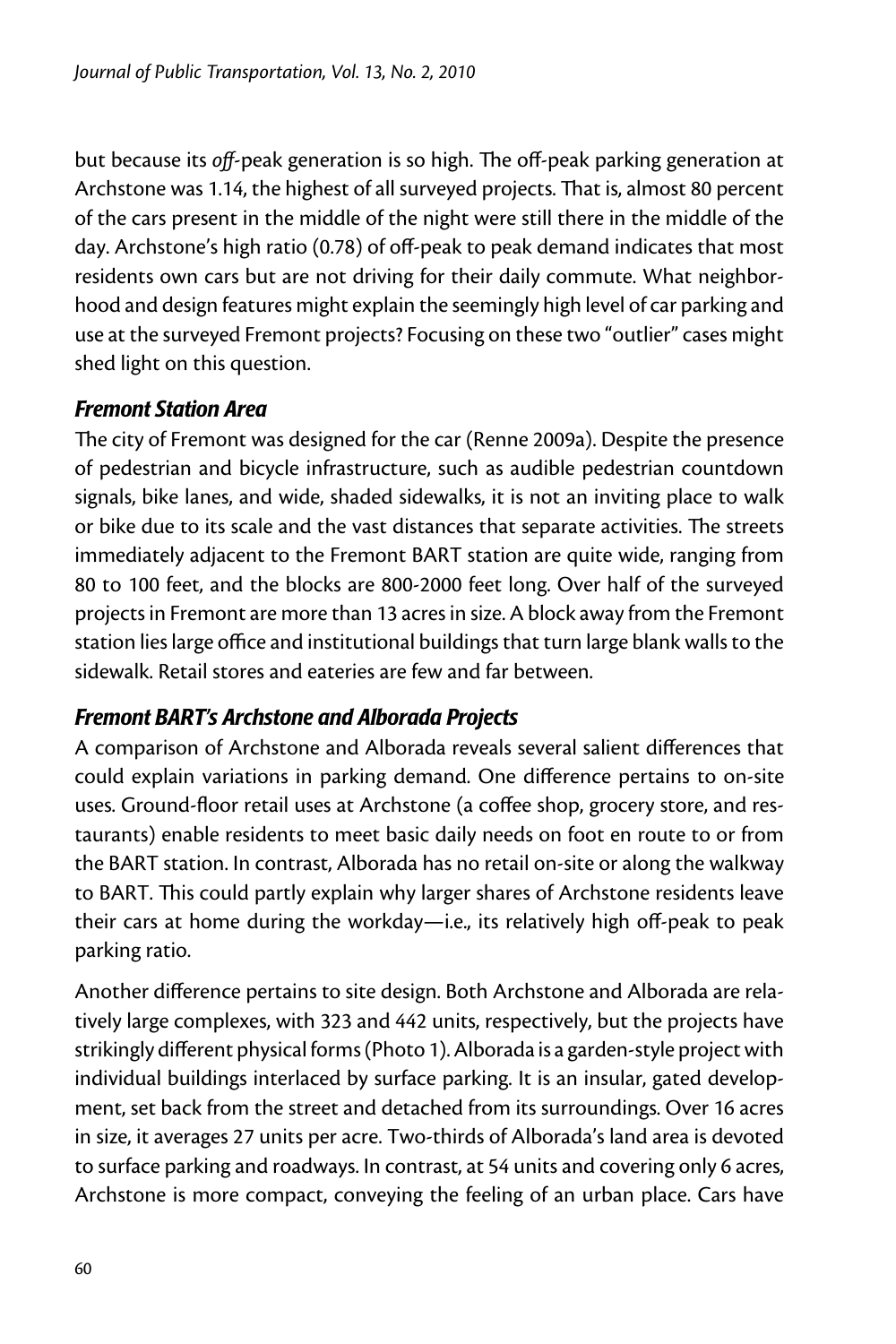less of a physical presence: podium parking is tucked under four-story residential complexes, with less than half the site devoted to parking and roadways.

#### Photo 1. Contrasting Road Designs Alborada Apartments (above) and Archstone Fremont Center (below)



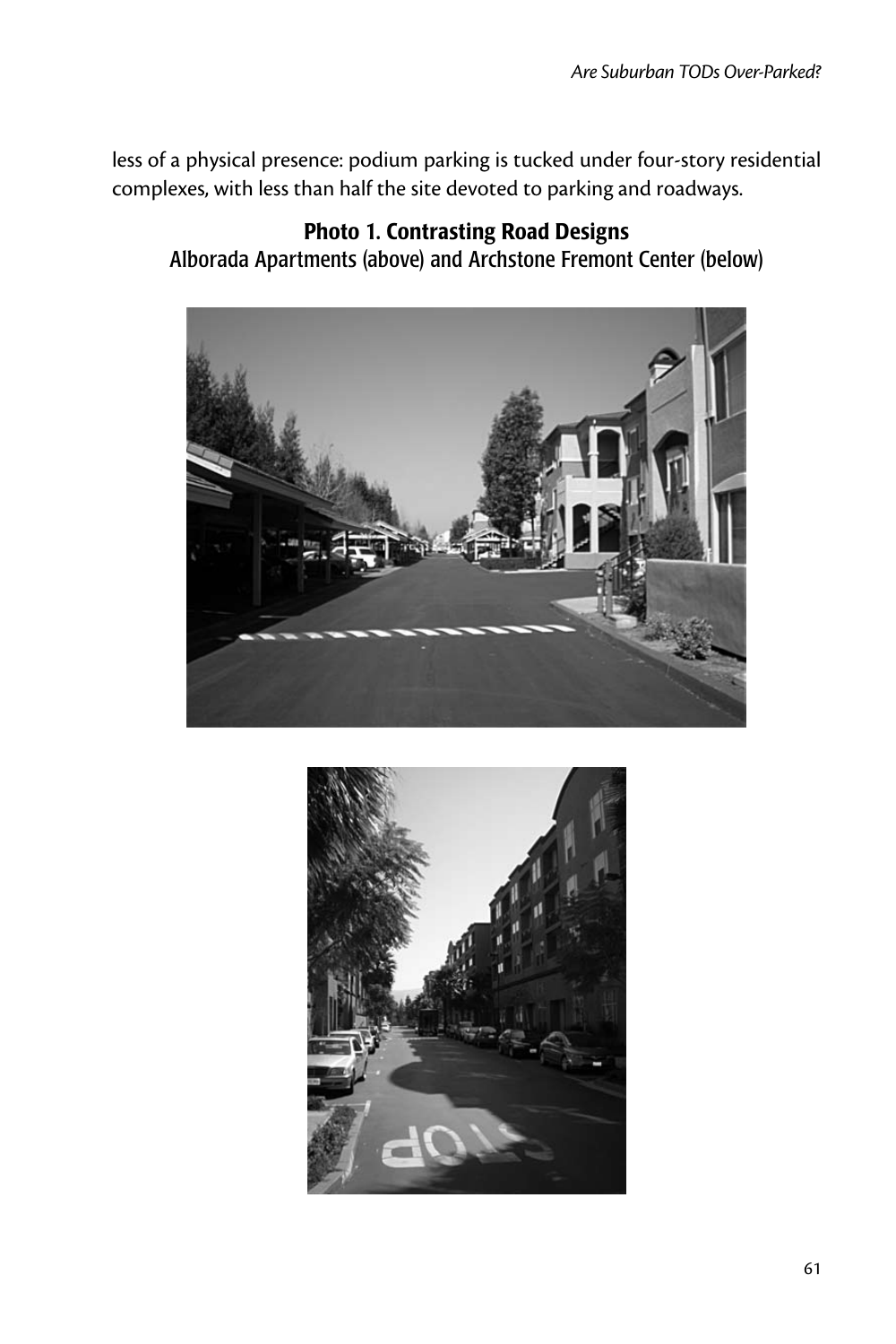It is not form alone but also how Alborado's design affects connectivity to BART that likely influences travel choices. Despite Alborada lying within a half mile of BART, the shortest walking route to the station is over a mile (Photo 2). This circuity results from two factors: (1) the entire perimeter of Alborada's16-acre expanse is fenced and the sole gate is at the opposite end from the station; and 2) the sheer size of the development, together with limited access points, inflates walking times to almost anywhere. It takes around six minutes to walk from one end of the Alborada complex to the other. Even Alborada residents who take transit may be tempted to drive to the station when faced with a choice of a two-minute drive or a circuitous 20-minute walk along a route lacking anything of pedestrian interest. The fact that reaching the local BART station is far more convenient by car than foot likely contributes to Alborada's high peak parking rate.

## Photo 2. Trip Circuitry

Comparison of shortest walking path to straight-line distance from center of Alborada Apartments project to the Fremont BART station entrance.

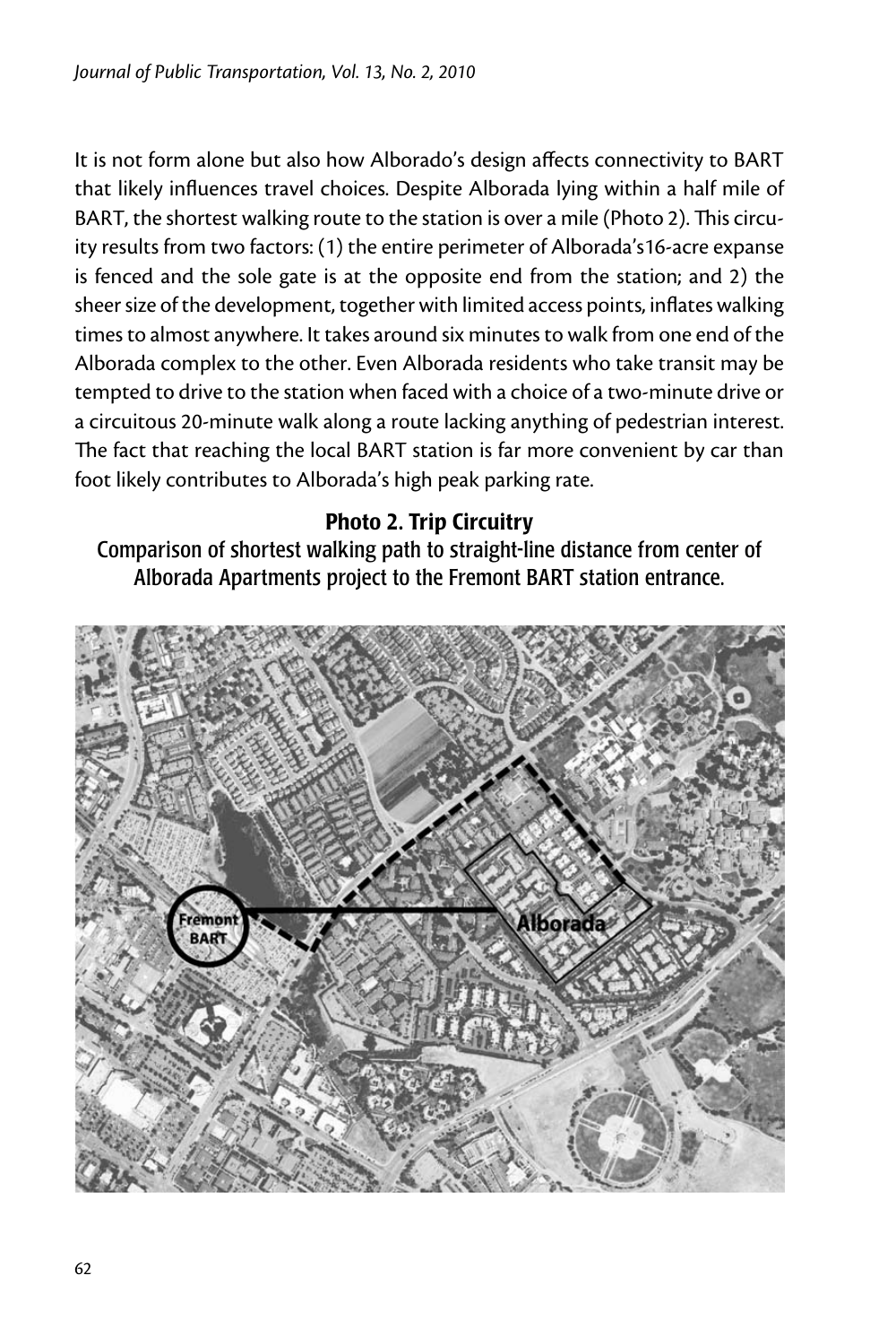In contrast, Archstone Fremont's considerably higher off-peak/peak parking ratio is no doubt partly due to easier foot access. Most Archstone tenants are within 10 minutes of the BART fare gate. This is due partially to the fact that Archstone is closer to BART than Alborada, which, as shown earlier in Table 3, is a significant predictor of this ratio. Additionally, Archstone's proximity is enhanced by the absence of clear borders and fences. The project's smaller scale and grid layout also create a more pedestrian-friendly setting.

In sum, the Archstone and Alborada cases suggest that the presence or absence of mixed uses, direct pathways, and connectedness to surroundings could very well affect how TOD residents use and park their cars. The Quatama MAX station in Beaverton, Oregon , can serve as a model for cities such as Fremont on designing for transit connectivity. There, a walking path provides direct and nicely-landscaped access to the MAX station (Photo 3). The city required the project developer to build the path as a condition of approval. Retrofitting current development with such pathways, while challenging, could improve current pedestrian connectivity, and requiring such pathways in new developments could ensure better connectivity in the future.



## Photo 3. Pathway from the Quatama Station toward nearby residences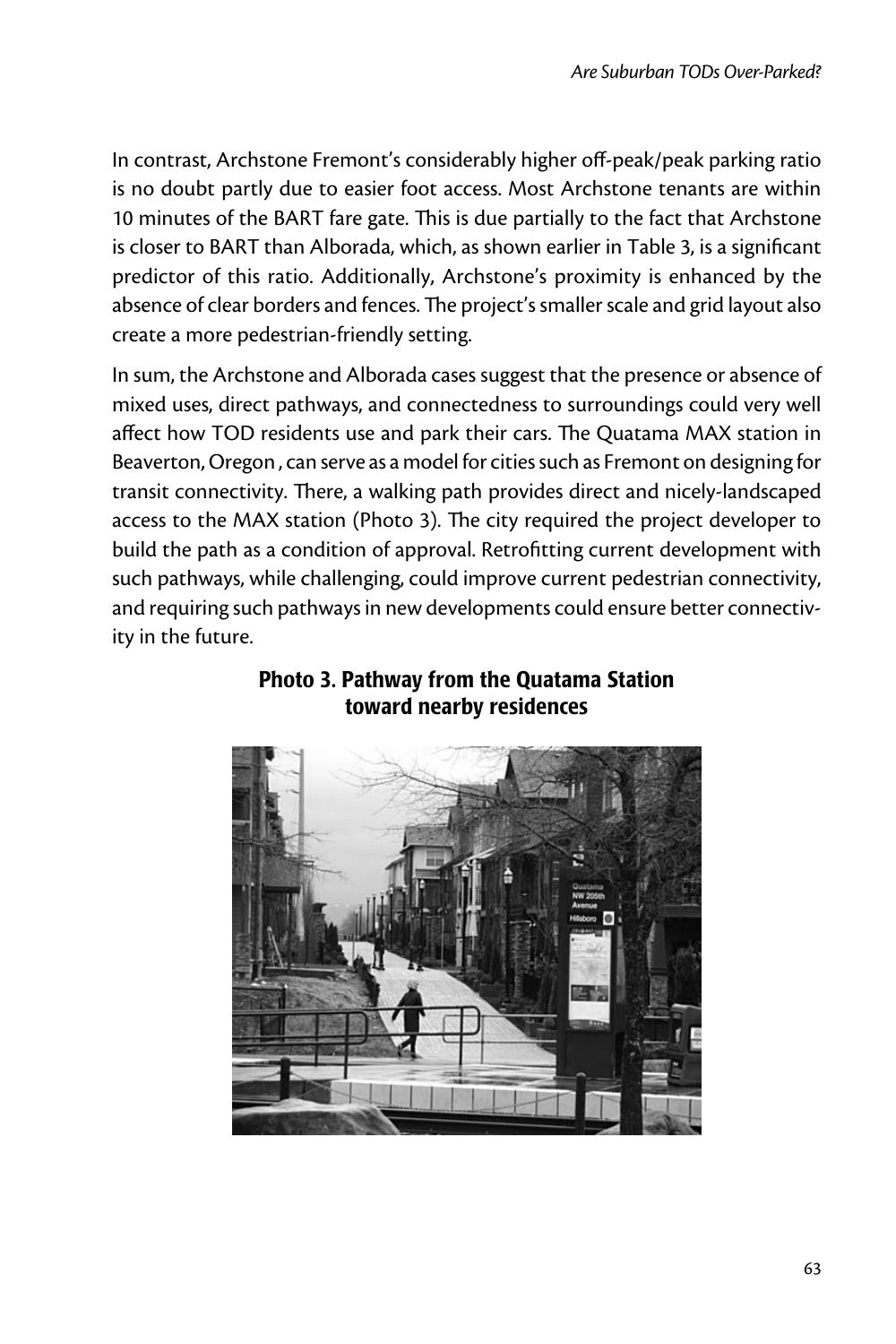# TOD Parking Ordinances

While our research has found that peak parking levels of housing near suburban rail stops are not significantly below national averages (based on ITE data), we also found that factors such as constrained parking supplies and short walking distances to stations can lower demand. In light of these findings, have cities been responsive through their parking zoning ordinances, making adjustments for projects near rail transit?

#### *National Survey*

To probe this question, we conducted a national survey. The sample frame was all U.S. cities with rail transit stations, identified using coordinates from the Center for Transit-Oriented Development station database. From this list of cities, contact information was gathered and an online survey was sent to senior planning staff.

Of the 363 cities surveyed, 22 percent (or 80 in total) returned a completed questionnaire, which is in line with typical response rates for online surveys (Fink 2003). A higher response rate of 40 percent from cities with over 100,000 residents and a 10 percent response rate from cities under 10,000 skewed the sample to an average population of 167,000 versus 144,000 for all cities with rail stops. Ten or more responses were received from cities in metropolitan Los Angeles, San Francisco-Oakland, Chicago, and the Washington-Boston corridor.

## *Survey Findings*

Of the cities surveyed, nearly all (96%) have some form of minimum off-street parking requirement for multi-family housing. Most cities with minimum parking requirements (89%) also allow for variances or exceptions to these minimums. Proximity to rail transit is grounds for a variance in 39 percent of cities that allow variances, which is just over one third of all cities with minimum off-street parking requirements for multi-family housing. Parking space reductions for proximity to rail transit range from fewer than 10 percent to as high as 60 percent, with a mean reduction of 22.8 percent (standard deviation = 13.7%).

Differences by housing type and across locations in a city complicate the ability to quantify a city's average or typical parking requirement. In the interest of obtaining some sort of comparison, we calculated per-unit parking requirements in each city for a hypothetical transit-oriented multi-family housing project located ¼ mile from a rail station using zoning requirement and variance information that was provided. These calculated minimum off-street parking requirements are, of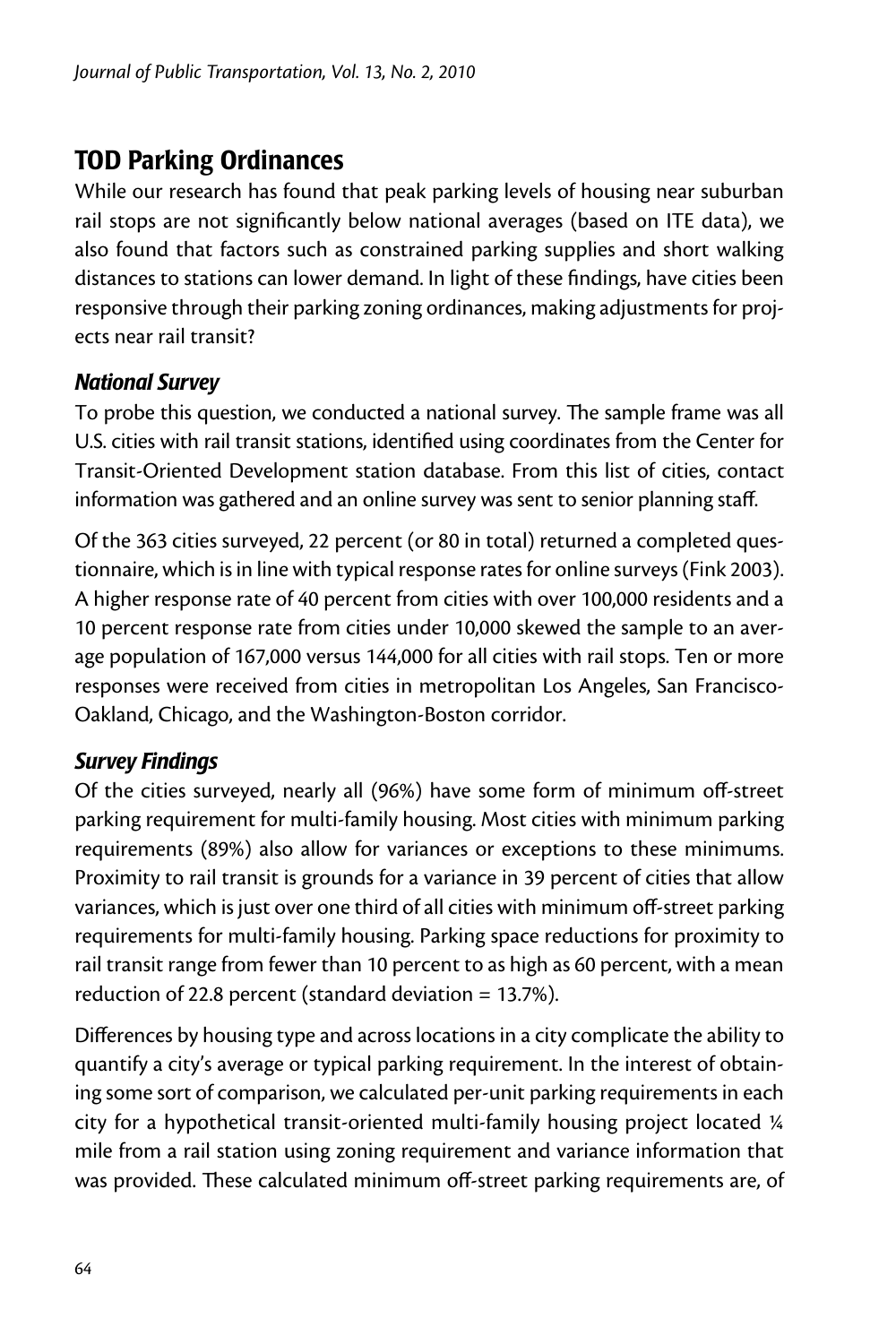course, a simplification and likely miss some nuances of applied zoning codes, but they provide a useful tool for comparing requirements across jurisdictions.

The calculated off-street minimum parking requirements for transit-oriented multi-family housing in our sample ranged from 0 to 3 parking spaces per unit for both one and two bedrooms units. The mean across all cities surveyed was 1.37 stalls per one-bedroom unit and 1.61 per two-bedroom unit, both above the ITE per-unit rate of 1.2. If we assume an even mix of one- and two-bedroom units, our average calculated parking requirement for a hypothetical transit-oriented housing project is 1.48 per unit, well above the ITE average of 1.2 per unit and even above ITE's 85th percentile of 1.46 per unit. Put another way, 75 percent of cities surveyed have minimum TOD parking requirements that exceed ITE parking generation rates. Based on both ITE rates and the empirical findings presented earlier, these numbers show that even when cities adjust parking requirements to take transit-proximity into account, far too much parking is required.

Respondents also were asked questions about their views on current parking policies and the willingness of elected officials and developers to support changes to parking requirements. When asked about their city's current minimum off-street parking requirements near rail stops, 59 percent of respondents answered they "are about right"; however, 37 percent replied "too much was being required." When asked about the likely stance of local elected officials to lowering minimum off-street parking requirements for multi-family housing near rail transit, 59 percent of those who responded felt officials would be supportive versus 32 percent who thought they would be opposed. Moreover, among those who recorded a response, 85 percent felt elected officials would oppose efforts to eliminate minimum parking requirements even if a project is near a rail stop. However, 55 percent also believed elected officials would support efforts to set a cap on parking for housing near rail transit.

In general, survey respondents felt housing developers were inclined to provide less parking than necessary. Among those answering the question, 60 percent felt that developers of multi-family housing would build too little parking if given the chance. Just 10 percent felt developers would provide too much parking. The prevalence of high minimum parking requirements likely reflects the public sector's fear that, if left to their own accord, private developers will under-supply parking. Planners fear the resulting spillover will affect surrounding neighborhoods, which was cited by respondents as the number one obstacle to enacting zoning reforms.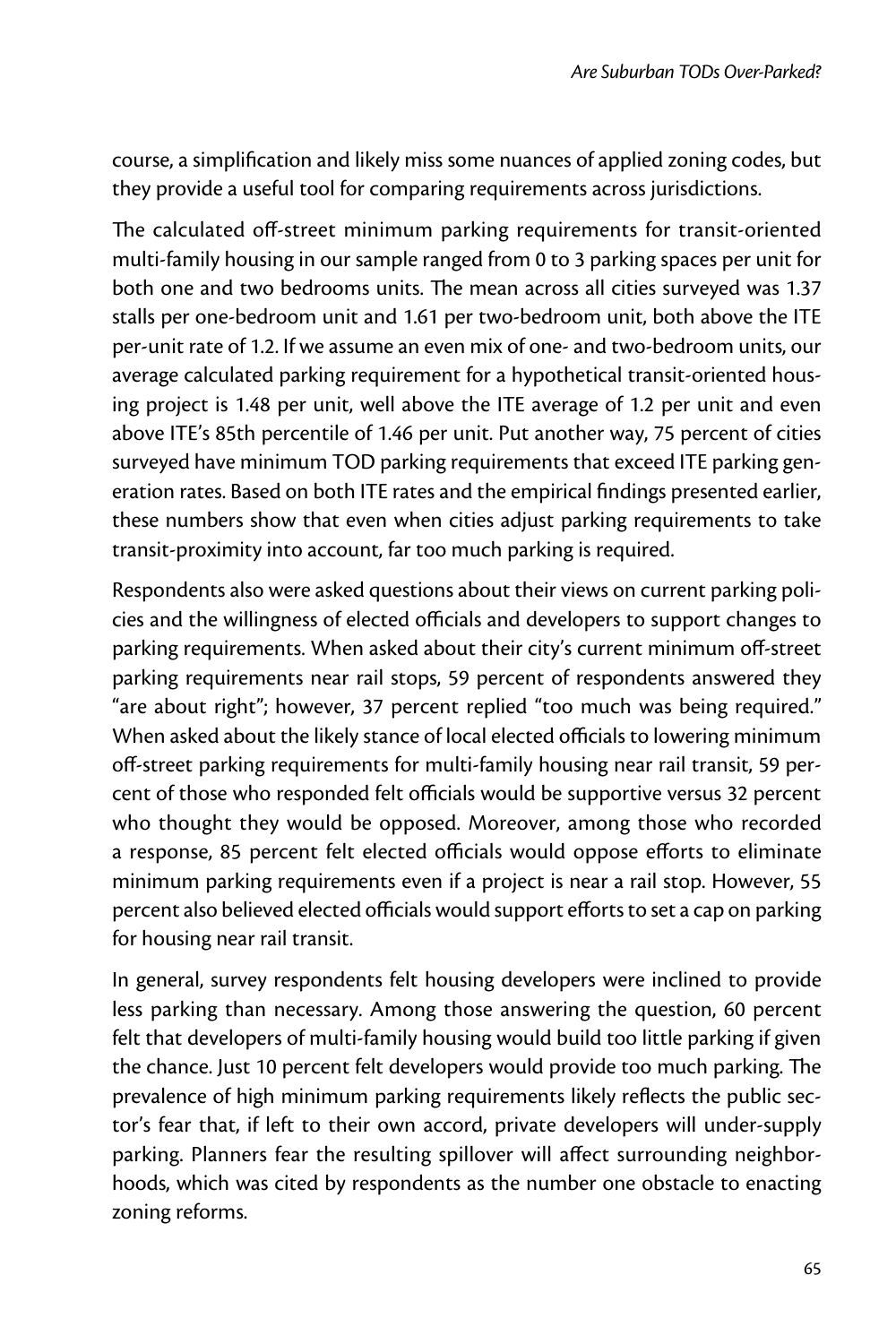# **Conclusions**

This study posed the question: "Are TODs over-parked?" From a design standard perspective, our response is "probably so." For the 31 surveyed multi-family projects combined, there were 1.57 spaces per dwelling unit, nearly one third higher than ITE's suburban standard of 1.2 spaces per unit. From a supply-demand standpoint, transit-oriented housing also seems over-parked: the weighted-average supply of 1.57 spaces per unit was 37 percent higher than the weighted-average peak demand of 1.15 parked cars per unit. From our national survey responses, there is evidence of over-parking: the estimated average minimum parking requirement for multi-family housing near rail transit was 1.48 spaces per unit, also well above the ITE standard. From a pure demand standpoint, however, it appears that peak parking demand for transit-oriented housing aligns fairly closely with the ITE standard. Experiences in the East Bay and Metro Portland suggest that TODs are only slightly over-parked, if at all. In sum, we believe parking supplies are over-inflated, not due to bloated ITE design standards but other factors, such as developers' fears of insufficient parking to attract prospective tenants or local officials' fears of spillover on-street parking problems in surrounding neighborhoods. It is because of such concerns that municipal parking standards for TOD housing appear on the high side, which probably further induces car ownership and usage—i.e., the classical vicious cycle of supply and demand feeding off each other.

We acknowledge that a simple comparative analysis such as ours has limitations and is certainly not the final word on this subject. For this reason, we have refrained from using words such as "caused" or "proved" in describing relationships. The best we can say is that many suburban TODs appear to have more parking than is needed. In truth, "thumbs-up/thumbs-down" decisions on whether to approve proposed TOD projects rely heavily on the kinds of simple comparisons to ITE rates presented in this paper. They certainly are not based on multinomial logit estimates of transit ridership impacts. While we, no doubt, need more sophisticated studies that probe the influences of parking supplies and policies on travel behavior and car ownership, there is also a need for straightforward comparisons of actual and estimated rates to inform TOD design and approval decisions.

While we conclude that transit-oriented housing seems to be mostly over-parked, the research also points to factors that can moderate demand. As expected, supply matters. From our regression estimates, reducing parking by 0.5 spaces per unit is associated with 0.11 fewer cars parked per unit at the peak. Also, parking demand generally fell as the walking distance to a station shortened. Smaller scale projects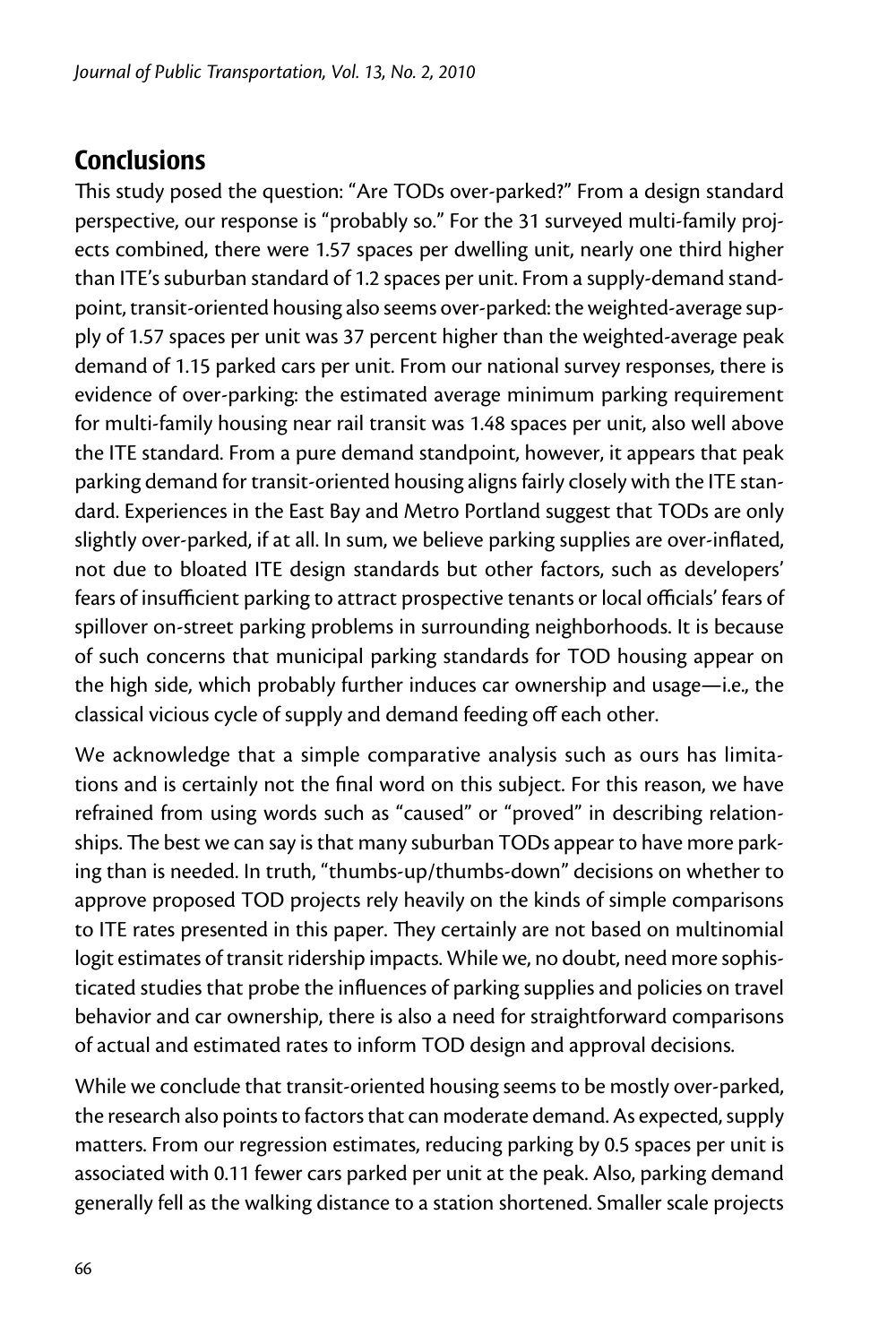with less land coverage also average lower parking rates. These findings favor clustered development with good internal pathways that provide fairly short, direct connections to rail stops. Such designs can shrink parking demand and its footprint, unleashing a "virtuous cycle"—i.e., less land is given over to surface parking which, in turn, allows more compact site designs. Last, the other policy lever to lower parking demand is transit service levels. Our model showed that reducing headways between trains reduces parking loads, ostensibly because one is less in need of a car in areas with superb transit services.

Other policy responses also are supported by our findings. One response should be the introduction of more flexibility in parking policies for housing near rail stops. Flexibility can be in the form of enabling projects to provide below-code parking levels when justified—e.g., compact projects with short, direct walking connections to transit and perhaps on-site retail establishments. In their chapter "Ten Principles for Developing around Transit," Dunphy et al. (2004, p. 174) note that "flexible parking standards provide some latitude in providing the optimal number of parking spaces." Flexibility also can take the form of unbundling the cost of providing parking from the cost of building (or renting) housing (Daisa 2004; Shoup 2005). This would allow developers to better scale the amount of parking provided to what each tenant or homeowner is willing to pay for each car owned—i.e., let the market demand, rather than a possibly outdated government fiat, determine supply. And flexibility can be in the form of allowing TOD tenants to choose deeply discounted transit passes for frequent riders instead of a 300 square foot parking space. Shoup (2005 p. 259) argues that the substitution of such "Eco Passes" for parking among transit-oriented residents could "reduce the cost of TOD, improve urban design, reduce the need for variances, and reduce traffic congestion, air pollution, and energy consumption … at a low cost."

Our finding that TODs de-generate automobile trips a lot more than they degenerate parking demand, at least relative to ITE standards, suggests TOD residents commute by transit proportionately more than they shed cars. That is, many self-select into TOD neighborhoods for the very reason that they want to avoid congestion and thus take transit to work, but for non-work travel, they still need a car. We believe a significant share of TOD residents would shed a car if they had carsharing options. Cervero et al. (2007) carried out a panel study of how San Francisco's City CarShare program affected car ownership. Four years after the inauguration of City CarShare, 29 percent of carshare members had gotten rid of one or more of their cars, and 63 percent lived in zero-vehicle households. A predictive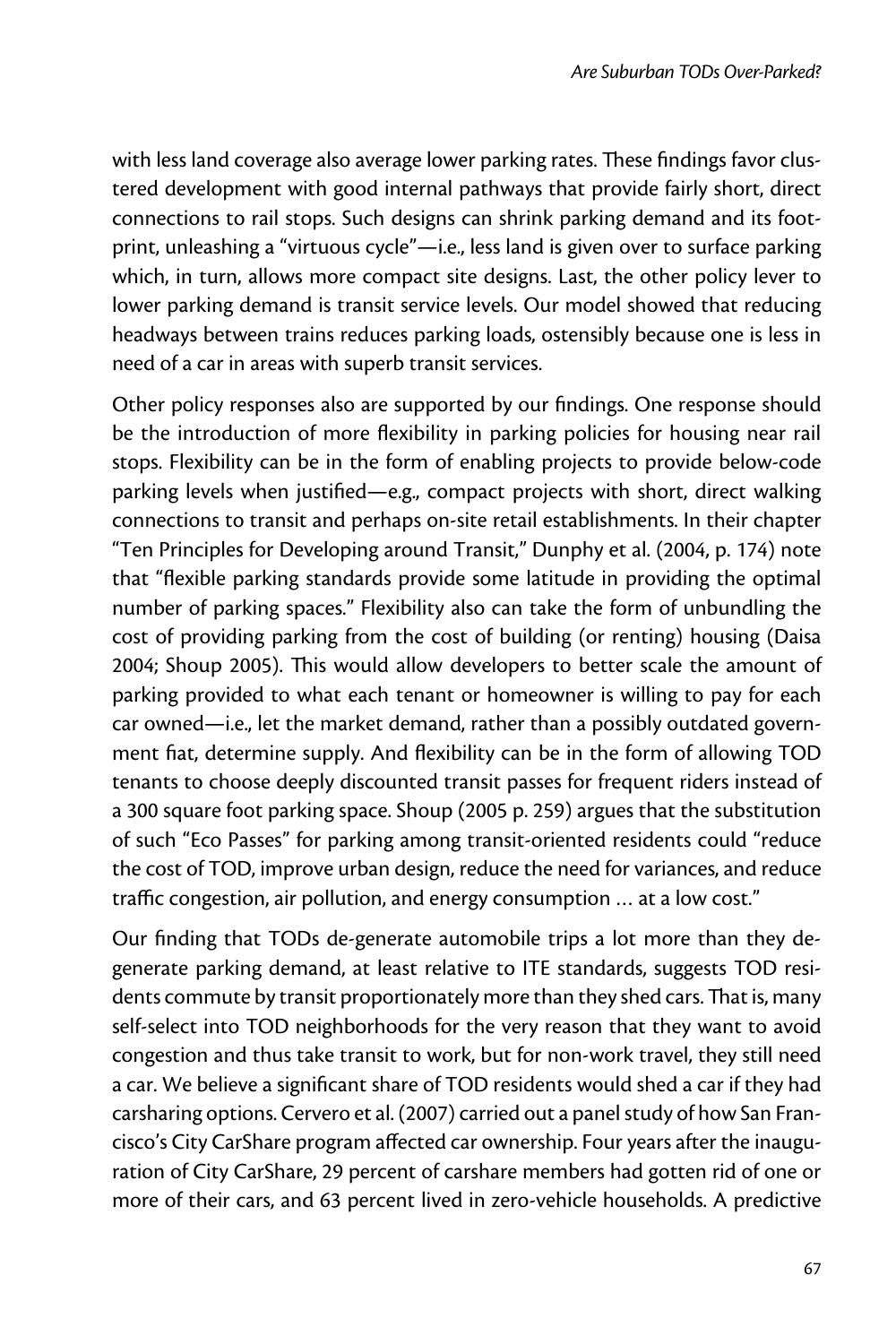model showed that living close to a carshare pick-up spot was strongly associated with car-shedding. By extension, putting shared-cars in and around TODs could relieve many households from owning a second car or a vehicle altogether. Through a combination of proximity advantages and lifestyle predispositions, living near transit can de-generate vehicle trips. And with the option of car-sharing, it can likely reduce parking demands as well.

# References

- Bernick, M., and R. Cervero. 1997. *Transit Villages for the 21st Century*. New York: McGraw-Hill.
- Boarnet, M., and R. Crane. 2001. *Travel by Design: The Influences of Urban Form on Travel*. New York, Oxford University Press.
- Cervero, R. 1994. Transit-based housing in California: Evidence on ridership impacts. *Transport Policy* 1(3): 174-183.
- Cervero, R. 2001. Walk-and-ride: Factors influencing pedestrian access to transit. *Journal of Public Transportation* 3(4): 1-23.
- Cervero, R., and others. 2004. *Transit Oriented Development in America: Experiences, Challenges, and Prospects*. Washington, D.C.: Transit Cooperative Research Program, Report, 102.
- Cervero, R. 2007. Transit oriented development's ridership nonus: A product of self selection and public policies. *Environment and Planning A* 39: 2068-2085.
- Cervero, R., A. Golub, and B. Nee. 2007. City CarShare: Longer-term travel-demand and car ownership impacts. *Transportation Research Record* 199: 70-80.
- Cervero, R., and G. Arrington. 2008. Vehicle Trip Reduction Impacts of Transit-Oriented Housing. *Journal of Public Transportation*, 11 (3): 1-17.
- Daisa, J. 2004. Traffic, parking, and transit oriented development. In Dittmar, H., and G. Ohland, eds. *The New Transit Town: Best Practices in Transit-Oriented Development*. Washington, DC: Island Press, pp. 114-129.
- Dill, J. 2006. *Travel and Transit Use at Portland Area Transit-Oriented Developments (TODs)*. Seattle: Final Technical Report, Transportation Northwest (TransNow).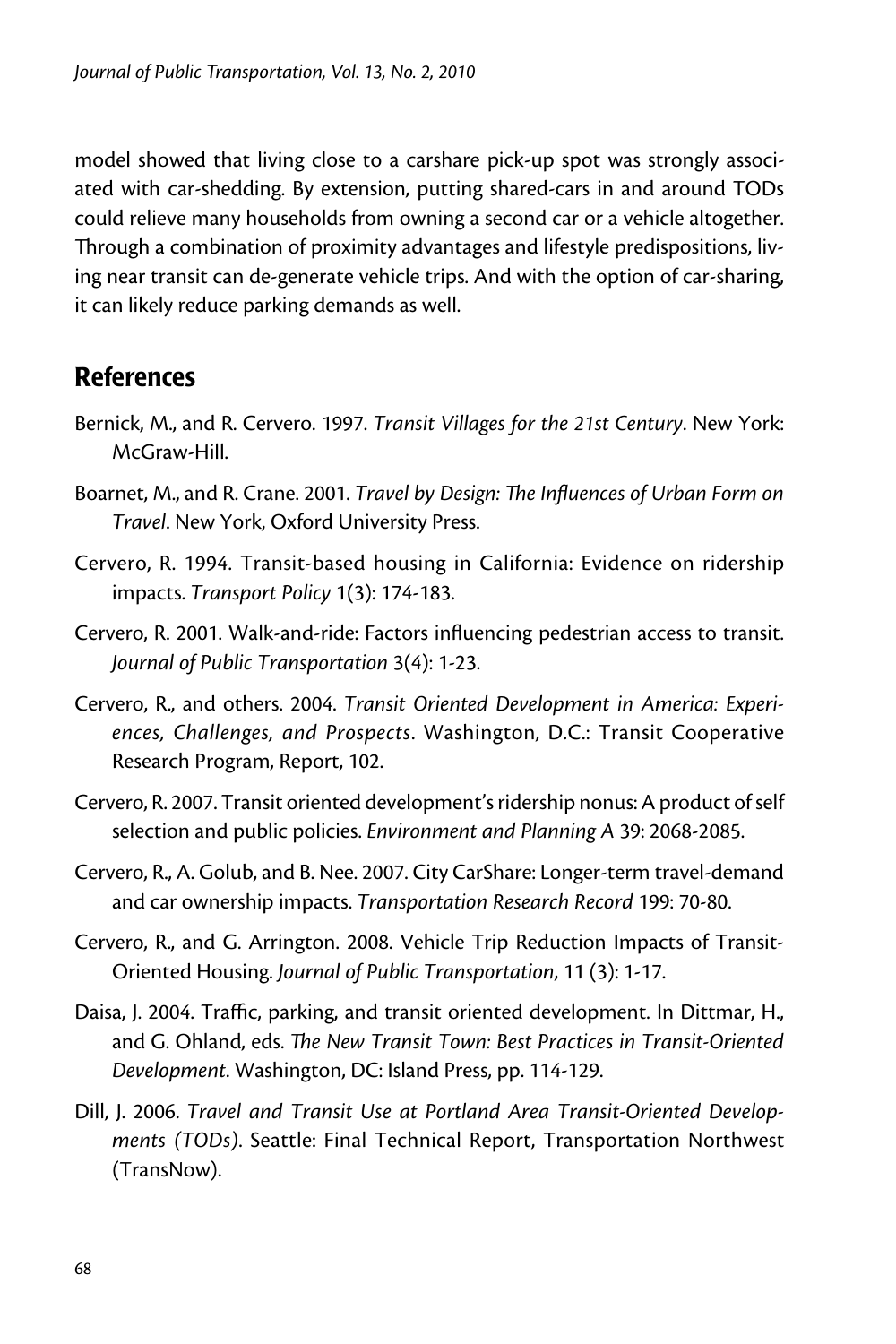- Dunphy, R. 2004. Who, What, Where, Why. In DunphyR., et al., eds. *Developing Around Transit: Strategies and Solutions That Work*. Washington, D.C.: Urban Land Institute, Chapter One.
- Dunphy, R., D. Myerson, and M. Pawlukiewicz. 2004. Ten Principles for Developing Around Transit. In Dunphy, R., et al., eds., *Developing Around Transit: Strategies and Solutions That Work*. Washington, D.C.: Urban Land Institute, Chapter Seven.
- Ewing, R., and R. Cervero. 2001. Travel and the built environment: A synthesis. *Transportation Research Record* 1780: 87-114.
- Fink, A. 2003. *The Survey Kit*. Thousand Oaks, California: Sage Publications.
- Handy, S. 2005. Smart Growth and the transportation-land use connection: What does the research tell us? *International Regional Science Review* 28(2): 1-22.
- Hess, D., and P. Lombardi. 2004. Policy support for and barriers to transit-oriented development in the inner city: Literature review. *Transportation Research Record* 1887: 26-33.
- Institute of Transportation Engineers. 2003. *Parking Generation*. Washington: ITE, 3rd Edition.
- Karp, J. 2008. Suburbs a mile too far for some. *Wall Street Journal*, June 17, 2008, A18.
- Loukaitou-Sideris, A., and T. Banjaree. 2000. The blue line blues: Why the vision of transit village may not materialize despite impressive growth in transit ridership. *Journal of Urban Design* 5(2): 101-125.
- Lund, H., R. Willson, and R. Cervero. 2006. A re-evaluation of travel behavior in California TODs. *Journal of Architecture and Planning Research* 23(3): 247-263.
- Poticha, S., and J. Wood. 2008. Transit oriented for all: Delivering mixed-income housing in transit served neighbourhoods. In Curtis, C., et al., eds., *Transportation Oriented Development: Making It Happen*. Surrey, England: Ashgate, 153-169.
- Renne, J. 2009a. From transit-adjacent to transit-oriented development. *Local Environment* 14(1): 1-15.